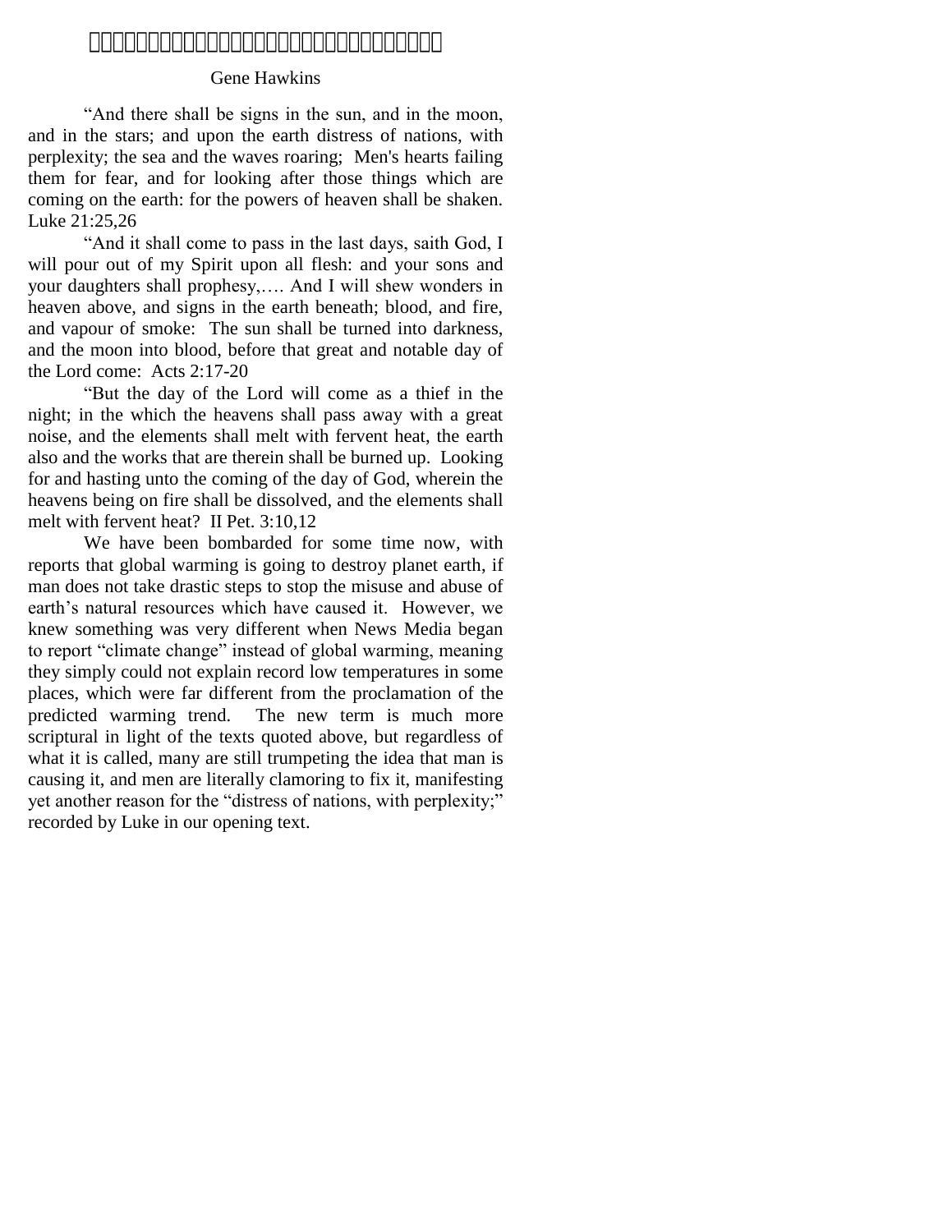Recently "leaked" e-mails, from the UK's Hadley Centre, added to the confusion when they presented details of ―how temperature data was being forged to prove alleged ‗manmade global warming.' Lord Christopher Monckton, a noted 'climate skeptic,' says the actions were criminal and should be prosecuted. 'The Hadley-CRU temperature data set is simply a joke. It has no scientific data whatsoever,' he asserts<sup>"</sup>

Alaska Magazine also reports that Alaskans are confused by reports that global warming is melting Alaska's glaciers, a sure sign of impending doom. What they see, however, is that a few of their local glaciers are advancing. Scientists indicate that even though the glaciers in Icy Bay are reaching out farther into the water than they have in recent memory, they are thinning faster than any other glaciers in the state. The same Science Forum also reports that glaciers above 10,000 feet do not change much because the temperature there stays cold. They also say that some glaciers such as the Hubbard Glacier, north of Yakutat is "in an advancing phase and is also gaining in mass, and threatens to dam off Russell Fiord -- as it has several times in the past -- which could cause massive flooding and damage."

The global warming summit in Copenhagen, following similar summits in Italy and Germany, has also been fraught with chaos. A large contingent of "developing nations" boycotted some of the meetings fearing that some industrial countries were backpedaling in their promises to cut greenhouse gases, while at the same time demanding that poorer nations be included in a plan for more robust emission reductions. Also at issue is the promise for these industrial nations to give billions of dollars to the smaller developing nations, enabling them to convert to other sources of energy that would curb the production of these culprit greenhouse emissions, one of them being carbon dioxide. This is almost laughable because every human on the face of the earth exhales that particular "gas". In fact, we were taught in elementary school, that carbon dioxide was necessary for the trees to produce oxygen, and some scientists insist that the "normal" natural cycle" is for the atmosphere to rid itself, of as much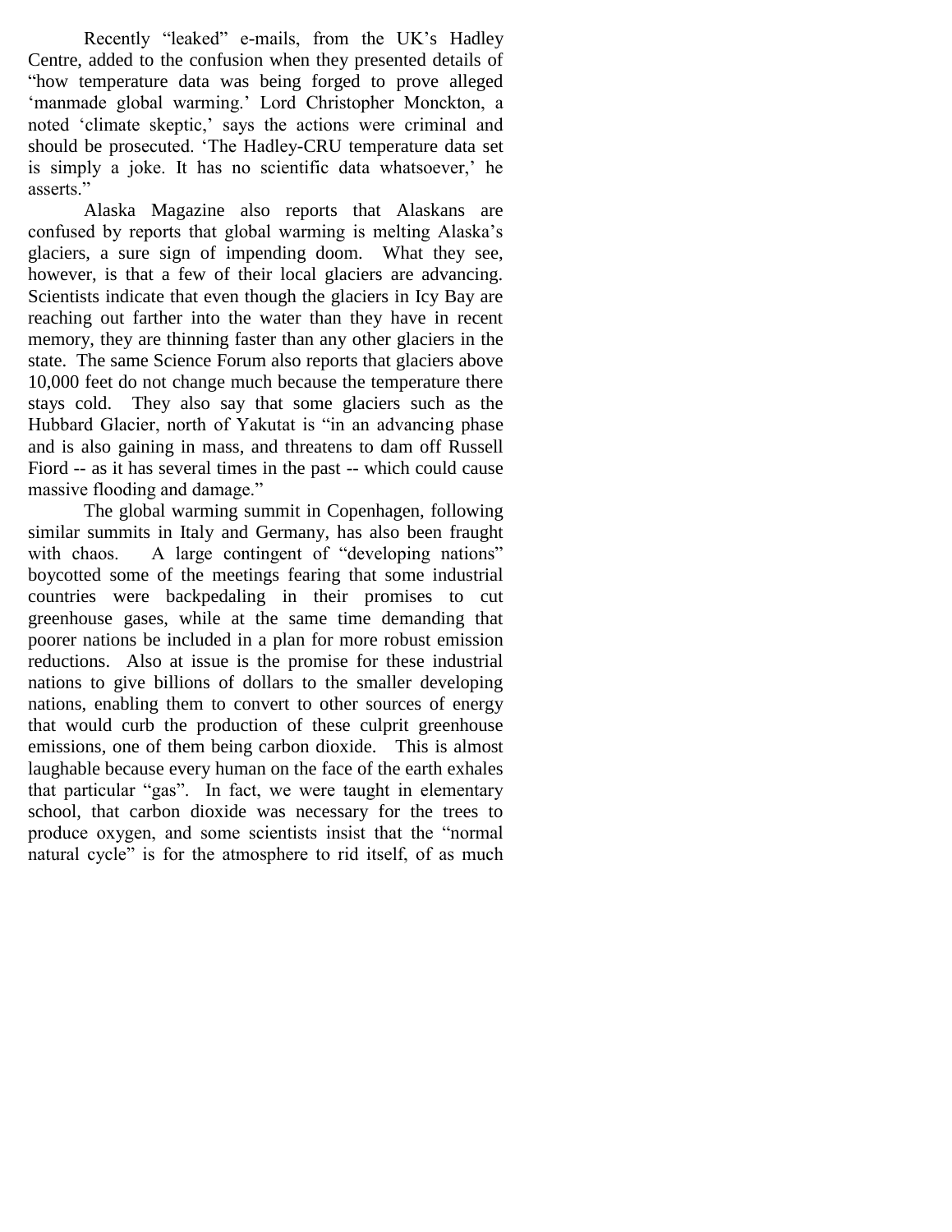CO2 as is dumped into it. Other reports have concluded that earth's atmosphere 385 million years ago, contained ten times the levels seen today, and the planet was not destroyed.

Tony Blair, Former British Prime Minister, said (undoubtedly referring to the e-mails out of his own country) that, "even if the science is uncertain, we must still act as though it were." This seems to be the consensus throughout the world, as men relentlessly pursue their quest to control global temperatures. When the aforementioned e-mails came to light, it seemed that the mainstream media were very reluctant to report it, and when they did, the reports were of some scientists literally enraged that anyone would dare question their "scientific" proof of man made global warming.

The debate in this matter is much like the ongoing controversy over creation, revealing the very heart of man. Scripture plainly declares in the first chapter of Romans that God gave creation as an absolute proof of Himself, thus leaving men without excuse as to His Existence. "Because that which may be known of God is manifest in them; for God hath shewed it unto them. For the invisible things of him from the creation of the world are clearly seen, being understood by the things that are made, even his eternal power and Godhead; so that they are without excuse:"  $V. 19,20$  Men truly believe that if they can scientifically disprove the "theory" of creation, they can indeed rid themselves of God. Likewise, there is a definite agenda propelling the idea of global warming and it is control. We see it on two major fronts. First, man truly believes that if he has caused the problem, surely he can fix it, and that idea is as old as Adam, who was directly responsible for the fall of all humanity in the Garden of Eden, and immediately used his ingenuity to sew the fig leaf aprons to cover his nakedness. However, he very quickly learned, that though he was responsible for the damage, he could in no wise "fix it." Only God, through the marvelous redemption in Christ Jesus, could accomplish that task. We are often amazed at the astounding strides man has made in changing his environment. He discovered fire to protect himself from the cold, and created air conditioning to shield from the heat. He has created dikes and levies to control devastating flood waters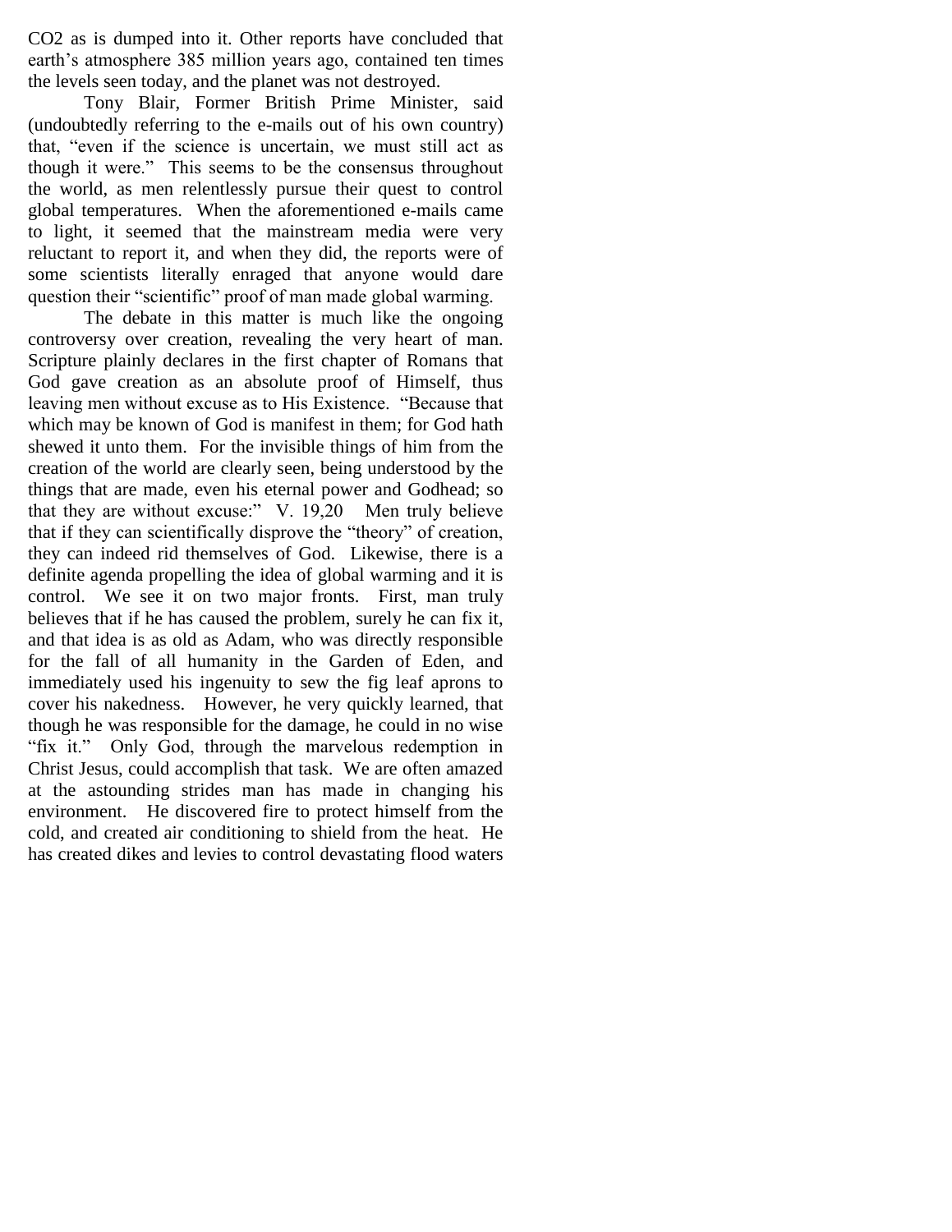and has been ingenious in building skyscrapers that will withstand rather strong tremors from earthquakes. He found ways to bring water to otherwise arid lands and make them into productive fields, but his commitment to ensure that the temperature of the earth will not rise "more than 2 degrees C  $(3.6$  degrees F) above preindustrial levels," to prevent global damage as some scientists warn, is something that only God can control. It seems that each side of this global warming debate has its own scientists and R. Timothy Patterson, professor of geology and director of the Ottawa-Carlton Geoscience Center of Canada's Carleton University, says, "I and the first class scientists I work with, are consistently finding excellent correlations between the regular fluctuations of the sun and earthly climate. This is not surprising. The Sun and the stars are the ultimate source of energy on this planet."

Other scientists confirm this same conclusion, as reported in the National Geographic. "Habibullo Abdussamatov, head of the St. Petersburg's Pulkovo Astronomical Observatory in Russia, says the Mars data is evidence that the current global warming on Earth is being caused by changes in the sun." That "data," shows that "In 2005, data from NASA's Mars Global Surveyor and Odyssey missions revealed that the carbon dioxide "ice caps" near Mars's south pole had been diminishing for three summers in a row. Mr. Abdussamatov thus concludes that "The long-term increase in solar irradiance is heating both Earth and Mars,"

Still other reports have cited evidence of temperatures also rising on planets such as Jupiter and Pluto, where man with his shroud of greenhouse gasses has not been, thus proving Peter's assertion that heat is beginning to rise in the entire universe and will culminate by the melting of the elements "with fervent heat." II Pet. 3:10,12

All these assertions combine to tell us emphatically that the sun is getting hotter, and scripture confirms that fact, foretelling events shortly to transpire in the tribulation. "And the fourth angel poured out his vial upon the sun; and power was given unto him to scorch men with fire. And men were scorched with great heat, and blasphemed the name of God,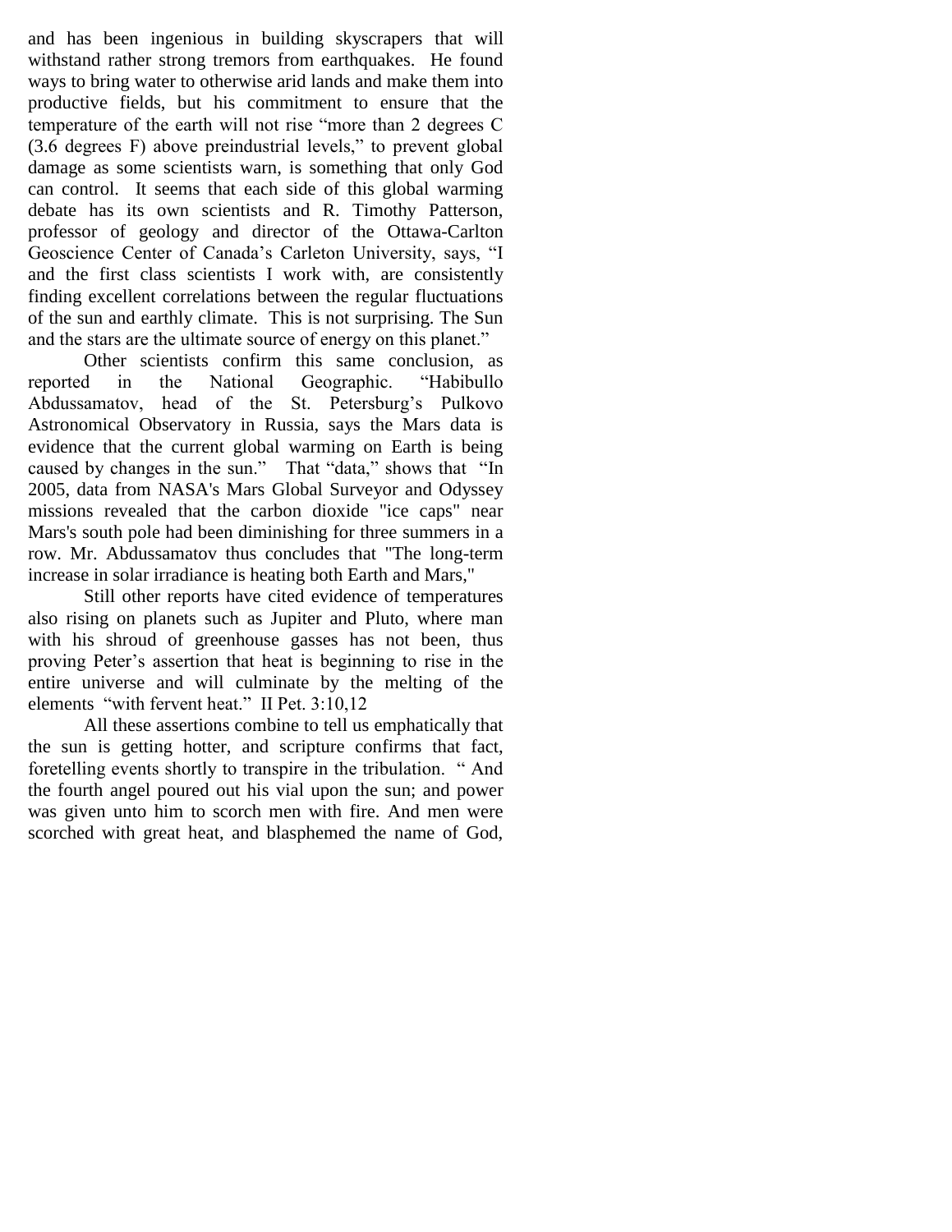which hath power over these plagues: and they repented not to give him glory." Rev. 16:8,9

Scripture is very emphatic that we are to conserve, and use all our resources wisely, but with all his efforts to "go green," the puny efforts of men will never prevent these prophecies of "global warming" from being fulfilled. Only God "hath power over these plagues...."

The second avenue of control, enacted by the threat of global warming, is that of personal lives being forced under the authority of government requirements. We have stated before in these pages that the very spirit of antichrist is already at work, to establish a one-world government, to be given into the hand of the man of sin, the son of perdition. We are witnessing the early stages of such a government, as regimes around the world are making every effort to implement mandatory policies to bring earth's entire population into submission. One of the major goals of the global warming issue is to eliminate the need for oil, and one of the major issues in the 2008 U.S. Presidential election was to convert from fossil fuels to wind and solar energy. Once again, scripture is quite emphatic in telling us that such a scenario will not come to pass. "And when he had opened the third seal, I heard the third beast say, Come and see. And I beheld, and lo a black horse; and he that sat on him had a pair of balances in his hand. And I heard a voice in the midst of the four beasts say, A measure of wheat for a penny, and three measures of barley for a penny; and see thou hurt not the oil and the wine." Rev. 6:5-6 This scene takes place well into the tribulation, when there will be great shortages of food and other commodities, due to the ravages of war. The cry to preserve the wine could well be a reference to the fact that drinkable water may not be available, because it is so polluted, but "hurt not the oil," indicates that it is still a most sought after and valuable resource, having by no means been eliminated by the demands of global warming advocates. At the time then present, it is quite clear that the nations will in no wise be worrying about leaving their "carbon foot print" on the atmosphere as they lubricate and fuel their war machines with oil while they press headlong toward Armageddon.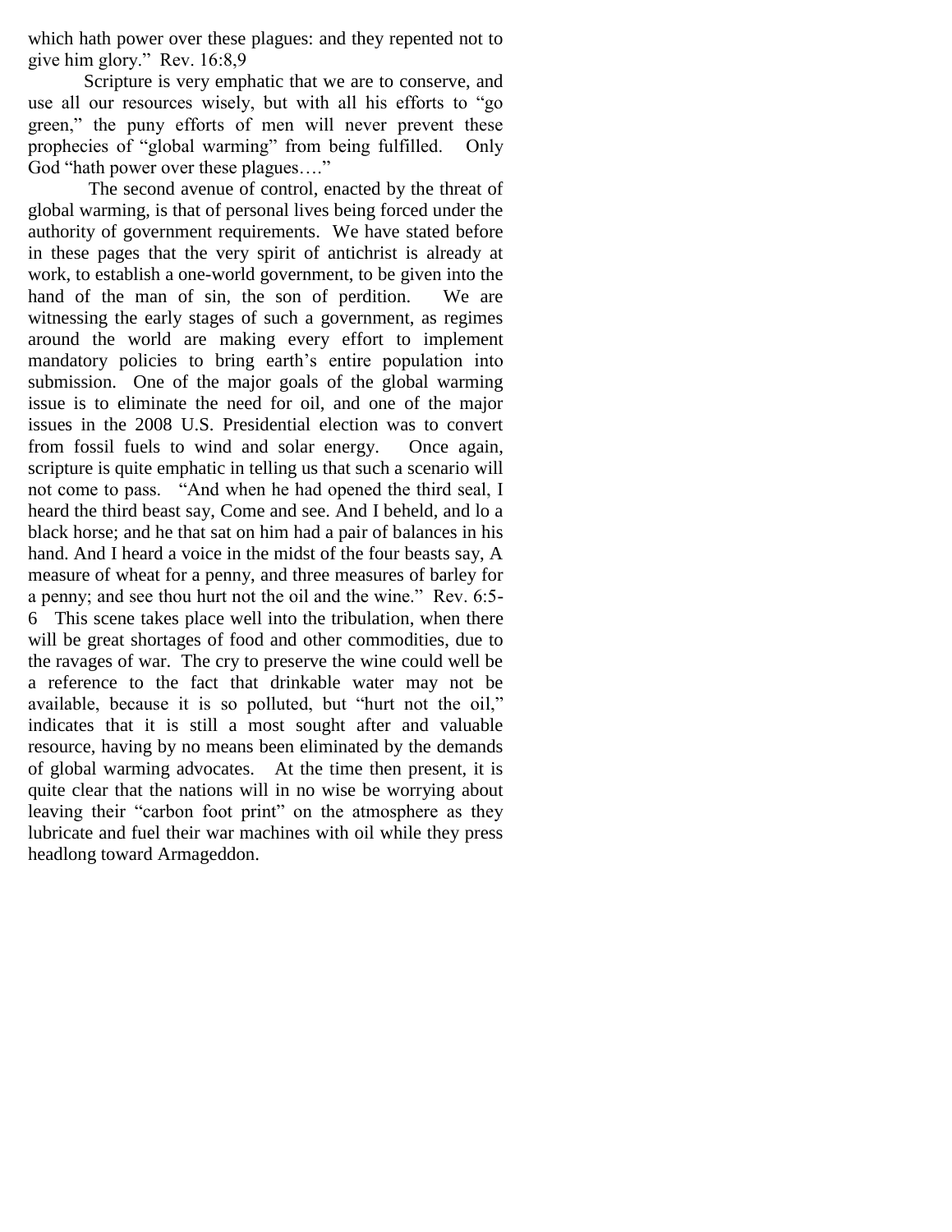At this point, we simply do not know how many additional restrictions will be imposed by the requirements of global warming, but the signs announced by Jesus and others, are quickly coming to pass before our very eyes. Rather than being consumed by fear due to the, sometimes preposterous, proposals of men, these things should pull our hearts and our eyes upward, because we do see them as harbingers of the coming of Jesus. I recently received a rather sizable offering for Grace and Glory, from a dear brother who said: "We thought we would send you this check now so you can use it before the rapture." What a glorious scriptural sentiment reflecting two glorious admonitions of Jesus. "And when these things begin to come to pass, then look up, and lift up your heads; for your redemption draweth nigh. Luke 21:28 ".....Occupy till I come." Luke 19:13

~~~~~~~~~~~~~~~~~~~~~

#### **FINISHED**

The sculptor laid his tools aside; Unfinished, though he was, he died.

The artist, with his work undone, Laid down his brush at set of sun.

The writer, with his tale half told, No linger to his life could hold.

The farmer put away his plow, Sod still unturned, he's resting now.

God's Son alone, triumphant died, For "It is finished!" Jesus cried.

The price is paid, the battle's won, The great work of, salvation done.

Because He finished, all for me, Complete in Him, I know I'll be.

--Edith Bergman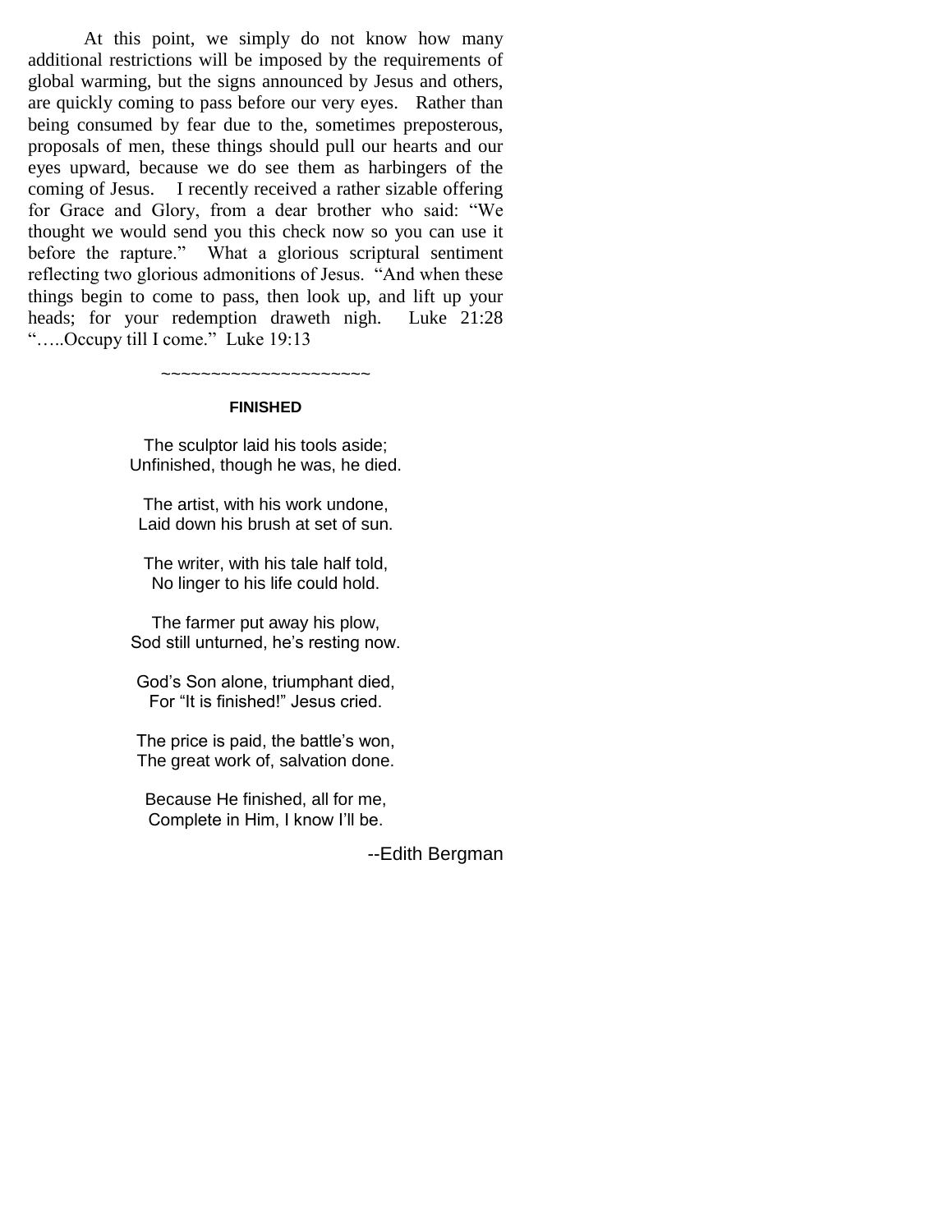The Biblical Virtuous Woman Lois M. Neidholt

 ―Who can find a virtuous woman? for her price is far above rubies. The heart of her husband doth safely trust in her, so that he shall have no need of spoil. She will do him good and not evil all the days of her life." Proverbs 31:10-12.

 "I adjure you, in the presence of God and of Jesus Christ who is to judge the living and the dead, and by His appearing and His kingdom; preach the Word, be zealous in season and out of season; reprove, rebuke, encourage, with the utmost patience and instruction. For a time is coming when men will not tolerate wholesome instruction, but wanting to have their ears tickled, they will find a multitude of teachers to satisfy their own fancies and will close their ears to the truth and turn away to fables." II Tim. 4:1-4 (Weymouth)

 Paul, in this epistle, is informing Timothy of the spiritual condition in the last days (Ch. 3:1), wherein we are now living. It was revealed to Paul, thru the Holy Spirit, that man's religion would mobilize forces against the Word of God and withstand it, even as the religious world during Jesus' earthly career withstood Him who was the Living Word, and would not have Him to reign over them. The natural man, even in believers who fail to walk in the light of God's Word, cannot receive the things of the Spirit of God (1 Cor. 2:14), therefore, must turn away their ears from the Truth, unto the multitude of teachers who can tickle their itching ears with fables. Paul informs us of this existing condition, but he also declares there are luminaries or lights set to guide and deliver honest, sincere, hearts who seek deliverance from this appalling condition.

 Our opening text asks, "Who can find a virtuous woman?" It is made known to us through Paul, that the Body of Christ is likened to a woman. Eph. 5:22-23. The Virtuous Woman consists of believers who are separated unto Christ, recognizing and holding Him only as their Head, in both word and practice. When Paul brought this matter before the Corinthian believers, he charged them with being in a carnal state and walking as babes: "And, I, brethren, could not speak unto you as unto spiritual, but as unto carnal, even as unto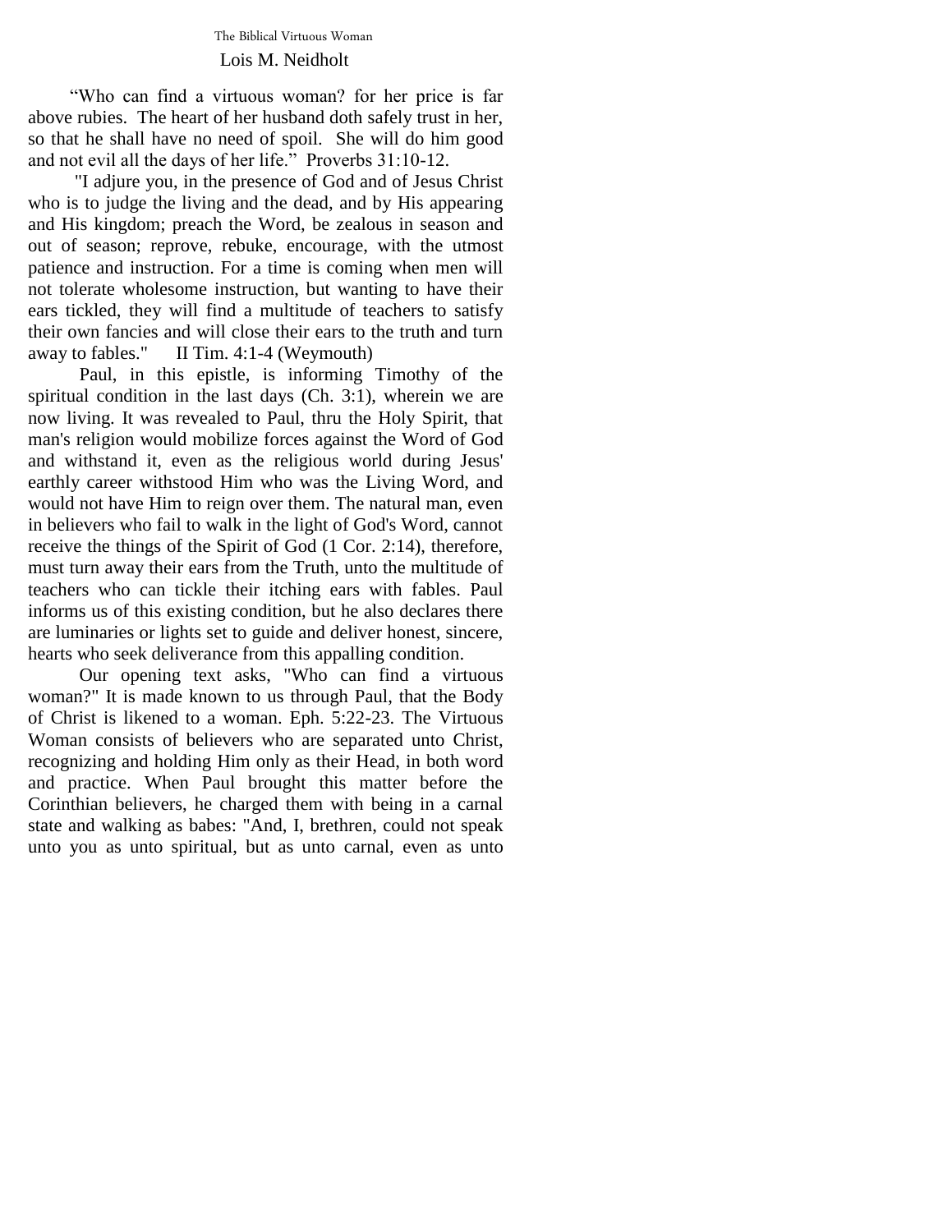babes in Christ. I have fed you with milk and not with meat; for hitherto ye were not able to bear it, neither yet now are ye able. For ye are yet carnal; for whereas there is among you envying, and strife, and divisions, are ye not carnal and walk as men? for while one saith, I am of Paul; another, I am of Apollos; are ye not carnal?" I Cor. 3:1-4. "Now I beseech you, brethren, by the name of our Lord Jesus Christ, that ye all speak the same things, and that there be no divisions among you; but that ye be perfectly joined together in the same mind and in the same judgment. For it hath been declared unto me of you, my brethren, by them which are of the house of Chloe, that there are contentions among you. Now this I say, that every one of you saith, I am of Paul; and I of Apollos; and I of Cephas; and I of Christ. Is Christ divided? (split up - Weymouth) was Paul crucified for you? or were ye baptized in the name of Paul? I Cor. 1:10-13. Only a few of these believers recognized Christ as their rightful HEAD,-- while the majority said they belonged to men such as - Apollos, Cephas and Paul – other heads, -- a practice which caused contentions, divisions, denominations or sects among them, and robbed Christ of His rightful place as Head and Lord. Though God gave Paul the truth for the building up of believers unto a perfect man, he reprimanded even that portion of the Corinthian saints who said they were of him (Paul), by asking, "Was Paul crucified for you? or were ye baptized in the name of Paul?" If Paul's teaching had been heeded, none of them would even have declared, "I am of Paul," but all would have said, "I am of Christ." Christ alone was crucified for them, and only in His name were they baptized (Acts 10:48, 19:5) He alone drank the bitter cup and tasted death for every man, and God raised Him from the dead, far above all principality, and power, and "has appointed HIM universal HEAD of the CHURCH, which is HIS BODY". Eph 1:22. Believers, who abide by Paul's instructions, will absorb his teaching, thus permitting Christ to be Head in reality, - that is, both in word and in deed or practice. This error of declaring themselves of men was disastrous to their spiritual development, and was then, as is today, the vital cause of all the corruption and refusal of truth among believers. Through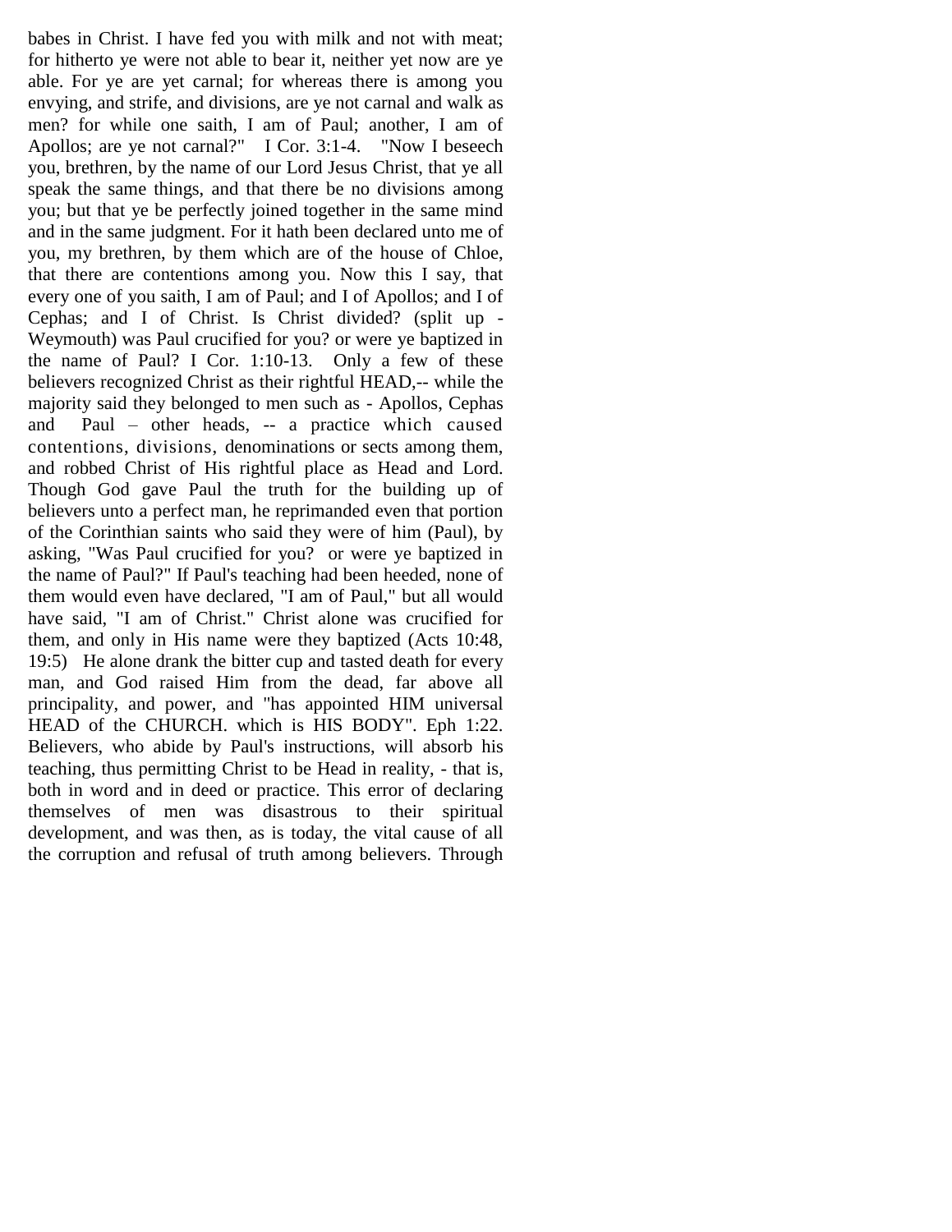our Apostle Paul, we learn this is a serious practice, which will hinder believers from winning Christ as Bridegroom. As it was then, so today, believers with "other heads", though they may have a far distant vision that there is such a glorious privilege as winning Christ as Bridegroom, yet have never entered upon the race course, for the attention and devotion is divided between other heads" and the Lord, thus wanting to please and serve both, which is impossible.

Paul's teachings will build us up (Acts 20:32), and set us upon the racecourse, enabling us to "so run that we may obtain," or win Christ as our Bridegroom. With such a marvelous opportunity offered us, no sacrifice, suffering or loss should be considered too great. We "count all things loss for the EXCELLENCY of the knowledge of Christ Jesus our Lord" Phil. 3:8

Paul, in writing to the Corinthians, reproves them in keen irony for their religious egotism and superficial spirituality, which resulted from their refusal to heed his instructions. "But ye, forsooth, (in truth) have eaten to the full, ye are rich, ye have seated yourselves upon your throne and have no longer need of me. Would that you were enthroned, that I, too, might reign with you." I Cor 4:8 (Conybeare). When the Word of God is rejected by this element of believers today, they will announce with all superspirituality (?), "I will follow Christ, I don't care what Paul says", possibly not realizing they are rejecting the Word of God, as though it were the word of man, thus casting away their own rewards by perverting the Scriptures to their own loss.

As we see organized divisions, (denominations) like an octopus, with its many tentacles entwining the hearts of God's people, we realize the need of stressing the vital truth of the Headship of Christ. "Would to God ye could bear with me a little in my folly: and indeed bear with me. For I am jealous over you with a godly jealousy: for I have espoused you to one Husband, that I may present a chaste virgin to Christ. But I fear, lest by any means, as the serpent beguiled Eve through his subtility, so your minds should be corrupted from the simplicity that is in Christ. For if he that cometh preacheth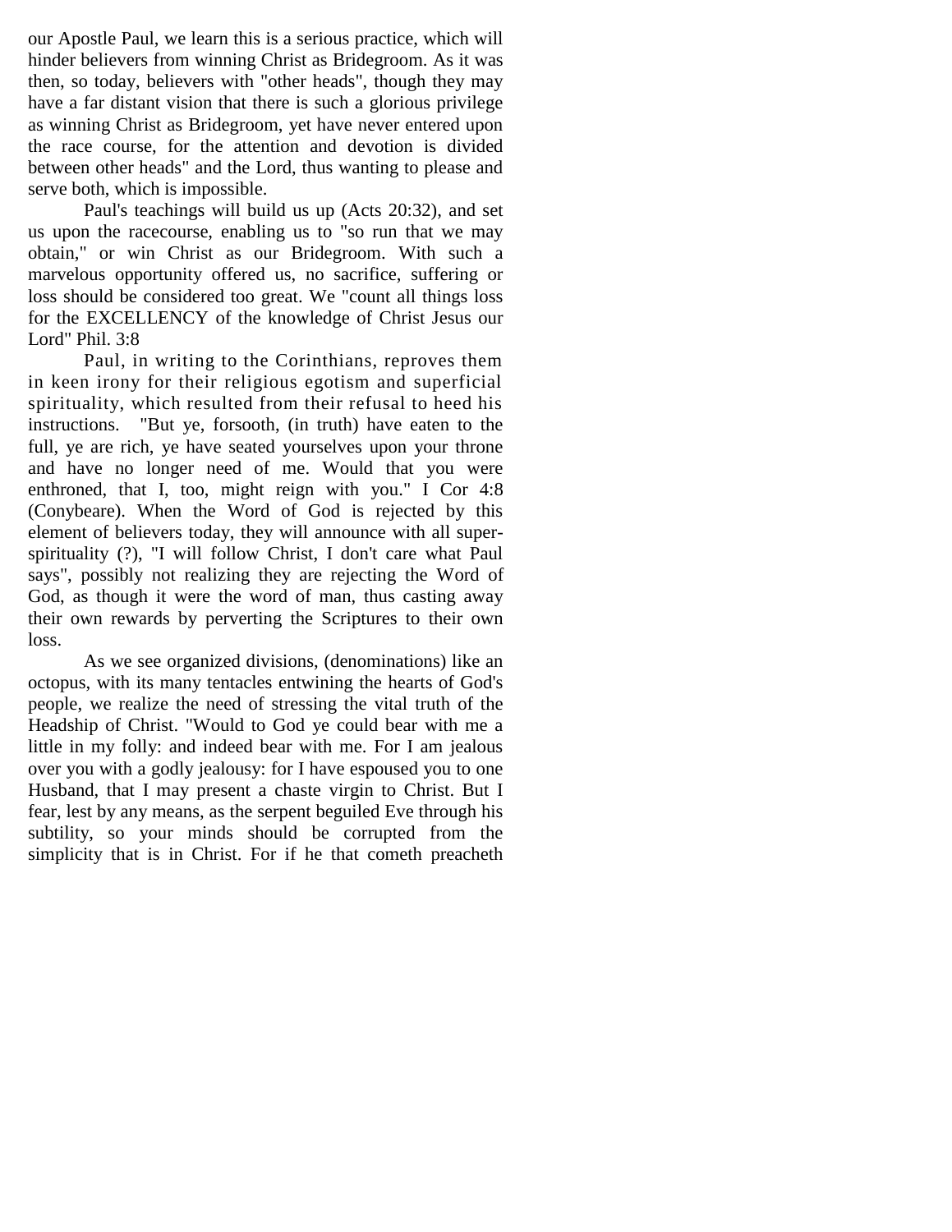another Jesus, whom we have not preached, or ye receive another spirit, which ye have not received, or another gospel, which ye have not accepted, ye might well bear with me". II Cor. 11:1-4. Paul's concern for the spiritual development of these believers was so much deeper than their own realization of their spiritual need, that this certain element did not appreciate his interest in them, but considered his instructions and admonitions as "folly". "PAUL'S FOLLY" is this marvelous truth of CHRIST THE HEAD OF THE BODY WHICH IS THE CHURCH. He implores them to put up with him a little in "HIS FOLLY". He had betrothed the whole Church to Christ, therefore is mightily moved by the Holy Spirit with deep concern for their growth and chastity. "Christ also loved the Church, and gave himself for it; That He might sanctify and cleanse it with the washing of water by the word, That He might present it to Himself a glorious church, not having spot, or wrinkle, or any such thing; but that it should be holy and without blemish". Eph. 5:23. ONLY CHRIST is the SAVIOUR OF HIS OWN BODY, the CHURCH. Other heads do not save the BODY, but corrupt, defile and destroy.

Though the Church was betrothed to Christ, she, as a whole, has broken her engagement, through her attention to other lovers or heads, and becoming one with them. Paul likens this beguilement of believers to the beguilement of Eve by Satan. Adam, is a figure of Christ (Rom 5:14), even as Eve is a type of the Church (2 Cor 11:2-3). It was through Satan's shrewdness that he deceived and persuaded Eve to believe him, instead of abiding by the words of her rightful head, Adam. Though God had given this commandment to Adam before He had given Adam his help meet (Gen.2:16-18), Adam was faithful to inform Eve of God's command (Gen. 3:1-3). All believers are saved by grace, through believing on the Lord Jesus Christ (Gal. 4:6), and become joined to the Lord in one spirit (1 Cor 6:17), but many become deceived as did Eve, and receive another Jesus (or head) whom Paul did not preach, and they become one with other heads. Such believers are controlled by other heads, rather than Christ, and their religious activities are controlled by sectarianism or organized divisions.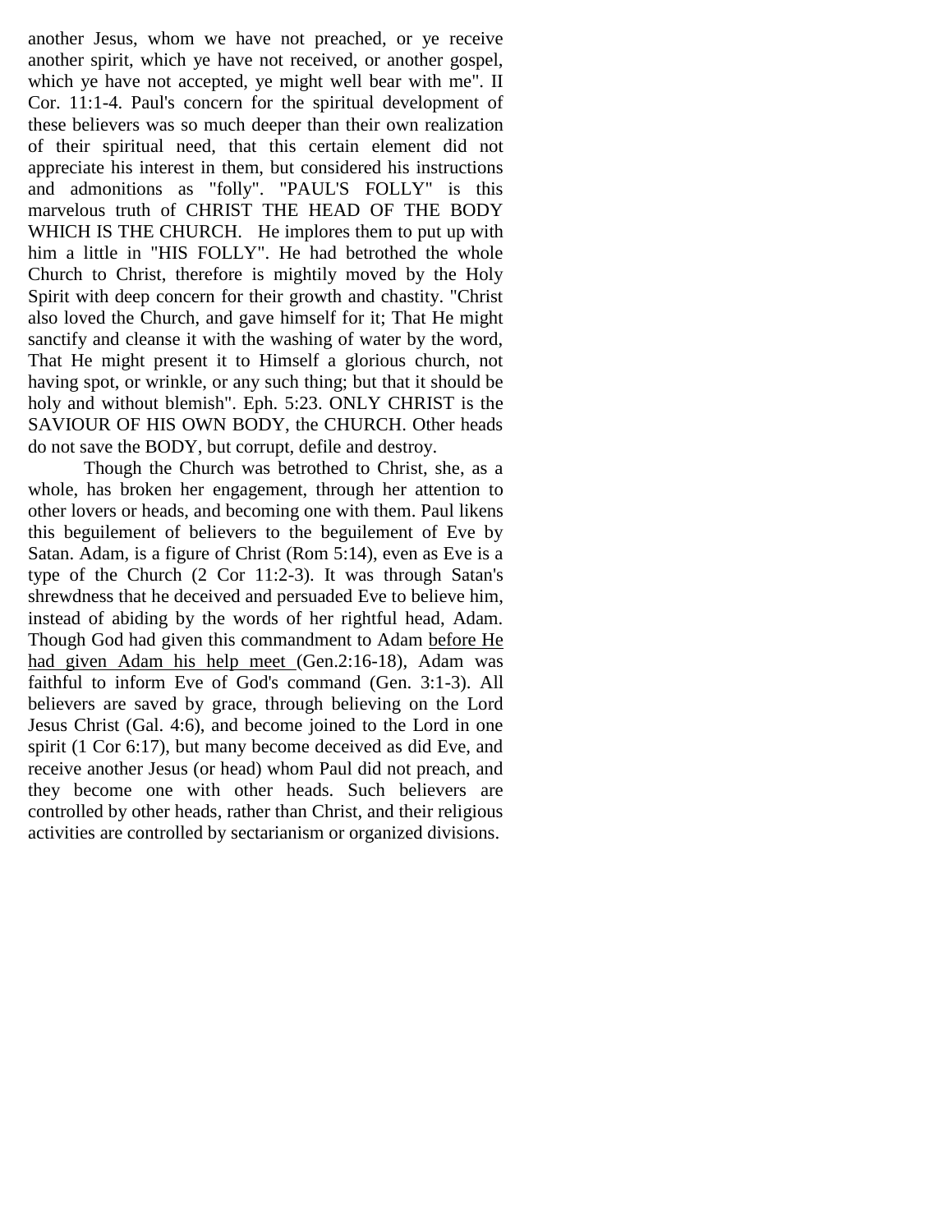Oh, that God's people would let the Holy Spirit awaken them to the fact that Jesus Christ is not a divine Being, far off, Who does not understand the nature of a man, but He became partaker of flesh and blood (Heb. 2:14-16) through being made of a woman (Gal. 4:14), and tabernacled in a body such as we possess, - but sinless. He is a God-Man, now a glorified God-Man, who is going to take unto Himself a wife, a company of people fully matured, who have placed Him first in their lives, and are amply qualified to reign with Him and share in executing His affairs.

When we learn that some man, who has been engaged to a woman, is not going to marry her because she is not loyal to him, but has been unfaithful by sharing her love and devotion with other men, we do not censure him for breaking off the engagement. But on the contrary, we would think it strange if he **should** marry her. Much more, will Jesus have a Bride who is faithful to Him as her Head and Lord. By permitting Christ to reign supremely in our lives now, we are ready as the Lamb' wife, for that great marriage which is to come. "Let us rejoice and triumph and give Him the glory; for the marriage day of the Lamb has come, and his Bride hath made herself ready. She has been allowed to robe herself in fine linen of dazzling purity - the fine linen being the "righteous actions of the saints." Rev. 19:7-8 (Weymouth)

There is no need to enquire, "Who are these other heads today?" Every sect or division that has sprung up since the beginning of the Church Age, has divided the Body of Christ, and each has a name of its own with its own head. Paul writes, "I hear that there are divisions among you; and I partly believe it. For there must be also heresies (sects) among you, that they which are approved may be made manifest among you." I Cor. 11:18-19. Heresies against Paul's orthodox doctrine were beginning and are present today, ever seeking to divide the Body of Christ. Paul advises Titus to reject a HERETIC (Sectarian) after the first and second admonitions. "A sectarian after two admonitions, reject, knowing that such a man is perverted, and by his sins is self-condemned." Titus 3:10-11 (Conybeare). Christendom has placed the cart before the horse, and brands believers who reject other heads than Christ,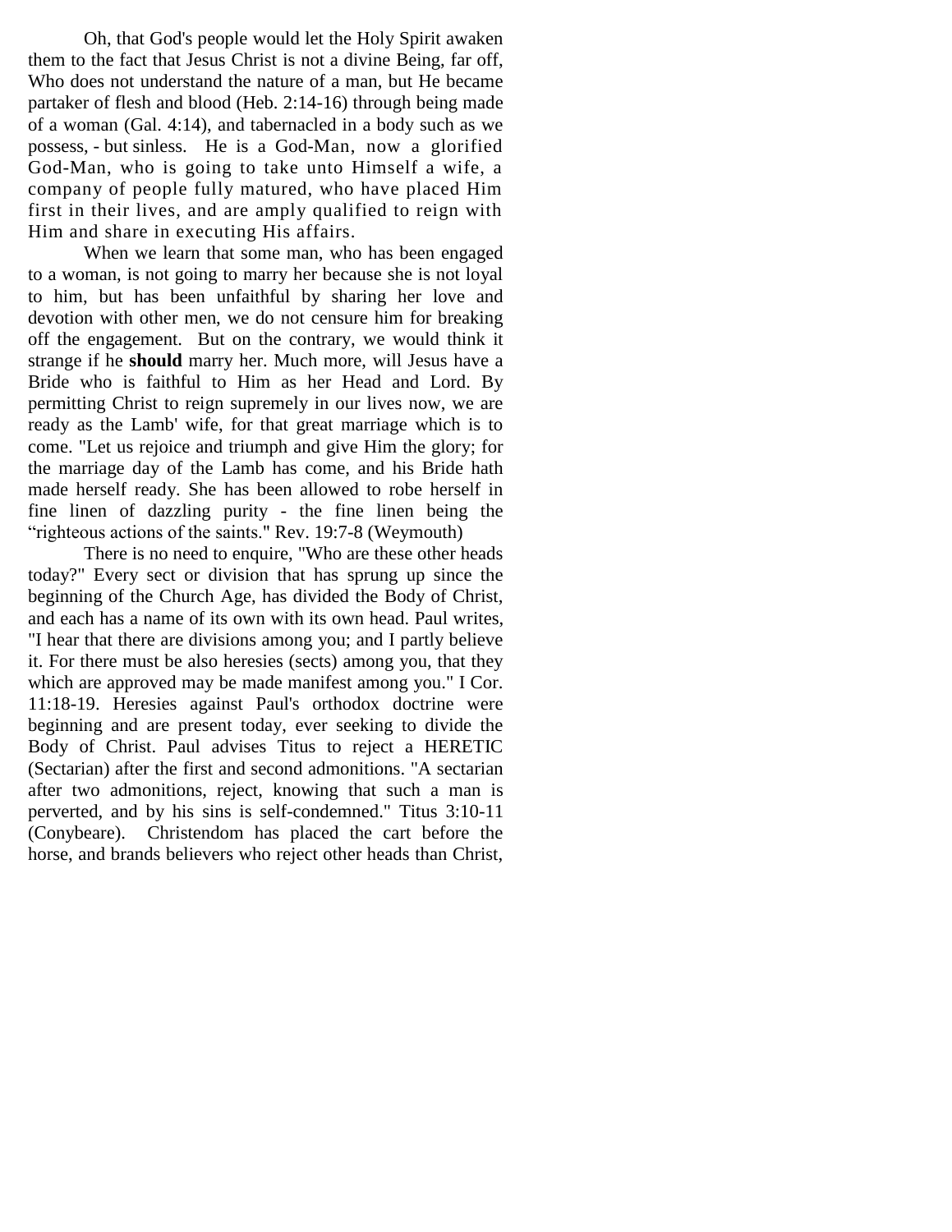as "heretics". They warn believers who have been lured into their organized divisions to have nothing to do with such "heretics". But Paul informs us, "There MUST be also HERESIES among you, that THEY which are APPROVED may be made MANIFEST among you." He also writes to Timothy, "Study to show thyself APPROVED UNTO GOD, a workman that needeth not to be ashamed, rightly dividing the word of truth." 2 Tim. 2:15. Believers who seek God's will, and walk in the light of His Word will become MANIFEST among all believers, - to one element they will be manifest as being far-fetched or narrow in their ideas, - while to the more spiritual they will be manifest as PILLARS of spiritual comfort and encouragement. Most marvelous of all, such believers are APPROVED UNTO GOD.

Believers were called "CHRISTIANS" or ANOINTED ONES, first at Antioch. "And it came to pass, that a whole year they assembled themselves with the church, and taught much people. And the disciples were called CHRISTIANS first at Antioch." Acts 11:26. It is not necessary for believers to take other names, 'so people will know who we are,' as some express it. Jesus said, "Ye belong to Christ." The believer has no promise or reward for being reproached under the names of sects or organized denominations (other heads), but there is a promise or reward for suffering as a CHRISTIAN. "Blessed are you if you a reproached for BEARING THE NAME OF CHRIST; for the Spirit of glory - even the Spirit of God is resting upon you. If however, anyone suffers because he is a CHRISTIAN, "let him not be ashamed, BUT LET HIM GLORIFY GOD FOR THAT NAME." 1 Peter 4:14-16 (Weymouth).

One of the outstanding characteristics of the Philadelphia Assembly, and that for which Christ highly commends her, is that she has not denied the NAME OF CHRIST. "I know thy works. Behold I have set before thee an open door, and no man can shut it; for thou hast a little strength, and hast kept my word, and HAST NOT DENIED MY NAME." Rev. 3:8. She is the Assembly who has made herself ready to be Christ's wife, "A VIRTUOUS WOMAN" in reality.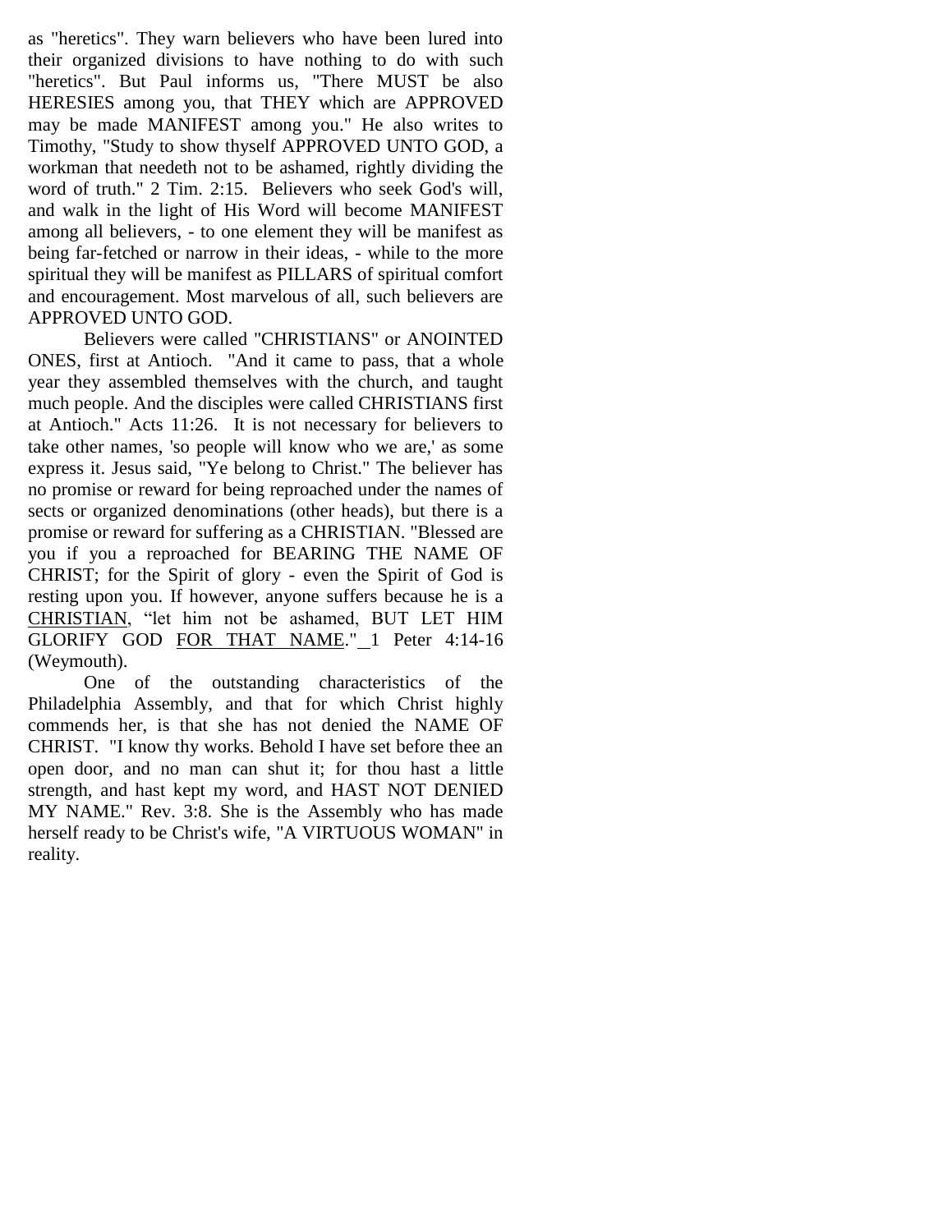# THE *Awakening WE NEED*

## *"Awake, awake; put on thy strength, O Zion, put on thy beautiful garments, O Jerusalem, the holy city….Shake thyself from the bands of they neck, O captive daughter of Zion." Isaiah 52:1-2*

The ancient icons of the Hebrews depicted Israel as a captive maiden -- laden with chains, defiled by dust -- seated under an olive tree in dejection and apathy. From this familiar figure Isaiah drew his stirring appeal. Today, as then, the Church needs an awakening. God's prophets need to be the type of men who know how to awaken the Church. People with an airy optimism often decry this awakening message. They label God's ministers as "depressive personalities," but no truly spiritual person resents an "awakening" message. Can any candid and knowledgeable person argue that the Church does not desperately need this in our day? To the modern church as to ancient Israel, the prophet has some pungent directives:

"Shake thyself." The commandments of God always imply free moral agency and the possibility of compliance. We wait for God to shake us, when God admonishes us to shake ourselves. God is not responsible for our apathy. He expects us to face our spiritual captivity with determination, and marshal the necessary energy to be liberated. The will is the supreme moral factor of the soul. It is the deciding factor. Exert it to the fullest -- "shake thyself." The will can be terribly feeble on moral and spiritual issues, it is not easy to employ our powers of right choice, because we have formed the habit of neglect. We have cultured a spiritual stupor by inaction, but it *can be done, "*for it is God that worketh in you."

"Arise, and sit down." These might seem to be conflicting ideas, but they are not. The Church is to sit in the heavenly places with Christ -- her proper position. But she has left the throne for the street, the demonstration of the Spirit for demonstrations in defiance of the powers that are ordained of God. She is a captive of the confusion that reigns. The redemptive note is muffled by the raucous cry of the clashing forces of an age in revolution. Her enemies would persuade her that her God is dead and that her message is irrelevant. By deadly compromise her enemies would lure her into the delusion that the Kingdom in which she is destined to rule is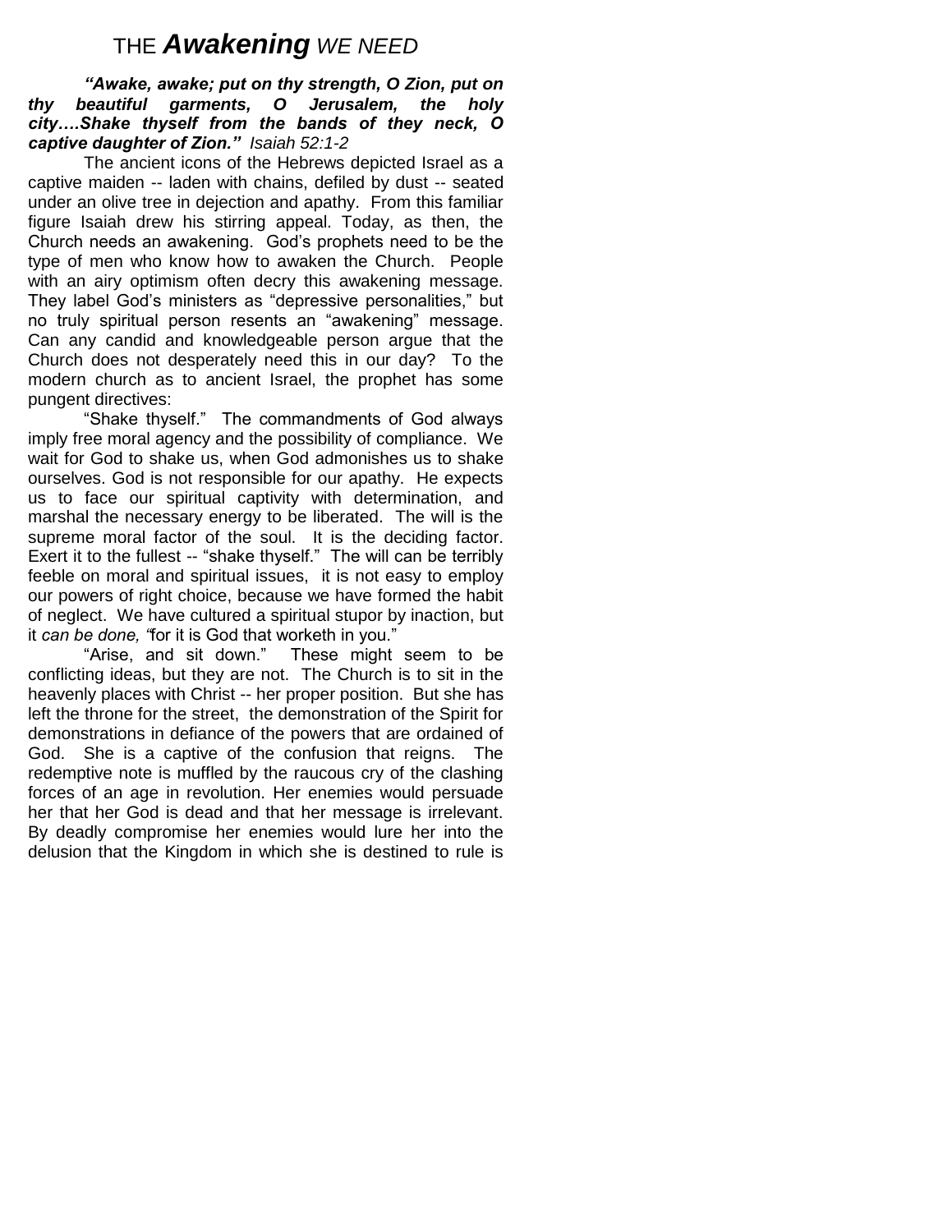the kingdom of secularism, but there is hope in the prophet's appeal. If the Church will arise and *sit down* with her Lord in her rightful position of authority in the heavenlies, again, as in other dark days of her history, the ends of the earth shall see her salvation.

"Loose thyself." Spiritual freedom was once highly prized by true Christians. For the freedom the fathers paid the heavy price of persecution and ostracism. Their children have forgotten the meaning of the word. If spiritual freedom is advocated or preached, it is regarded as associated with some fanatical or foolish display. "The bands" of our necks have choked out the notes of victory and the expressions of our glorious freedom. The quietness of death reigns in many sanctuaries, and we have many substitutes for our once treasured freedom. Some rejoice that the old era has passed and that we can now worship the Lord without the uneasiness or embarrassment of demonstration. There are countless others, however, who hunger to hear the victorious shouts and the triumphant notes of deliverance, and to experience the waves of glory. They still believe that the fire is the attractive element of Christianity. A loud and fervent "amen" would startle a great many people. A watered-down version of the true Gospel has embraced many psychological terms that empty our theology of its true promise of spiritual freedom. We have drifted so far that we *put up* with the "old man" instead *of putting him off.*

"Put on thy strength." The strength of the Church is the Holy Spirit. When the early Church surged forth from the upper room to wage war against paganism, it did not put on the strength of political alliances, secular programs, or pontifical blessing. Without the active direction and leadership of the Holy Spirit there would have been no Book of Acts. Our fathers may have been deficient in some areas, but thy knew where their strength lay. The humble men and women of God, in both pulpit and pew, worshipping in small buildings, often under bitter persecutions, knew from whence their help came. They did not major in minors; they majored in the Holy Spirit. With all due regard to the demands imposed upon the modern church by a changing society, our imposing buildings do not guarantee revival. Our increasingly complex educational structure, our highly trained ministry, our attempt to wring a little more mileage out of imposing statistics, and to realize our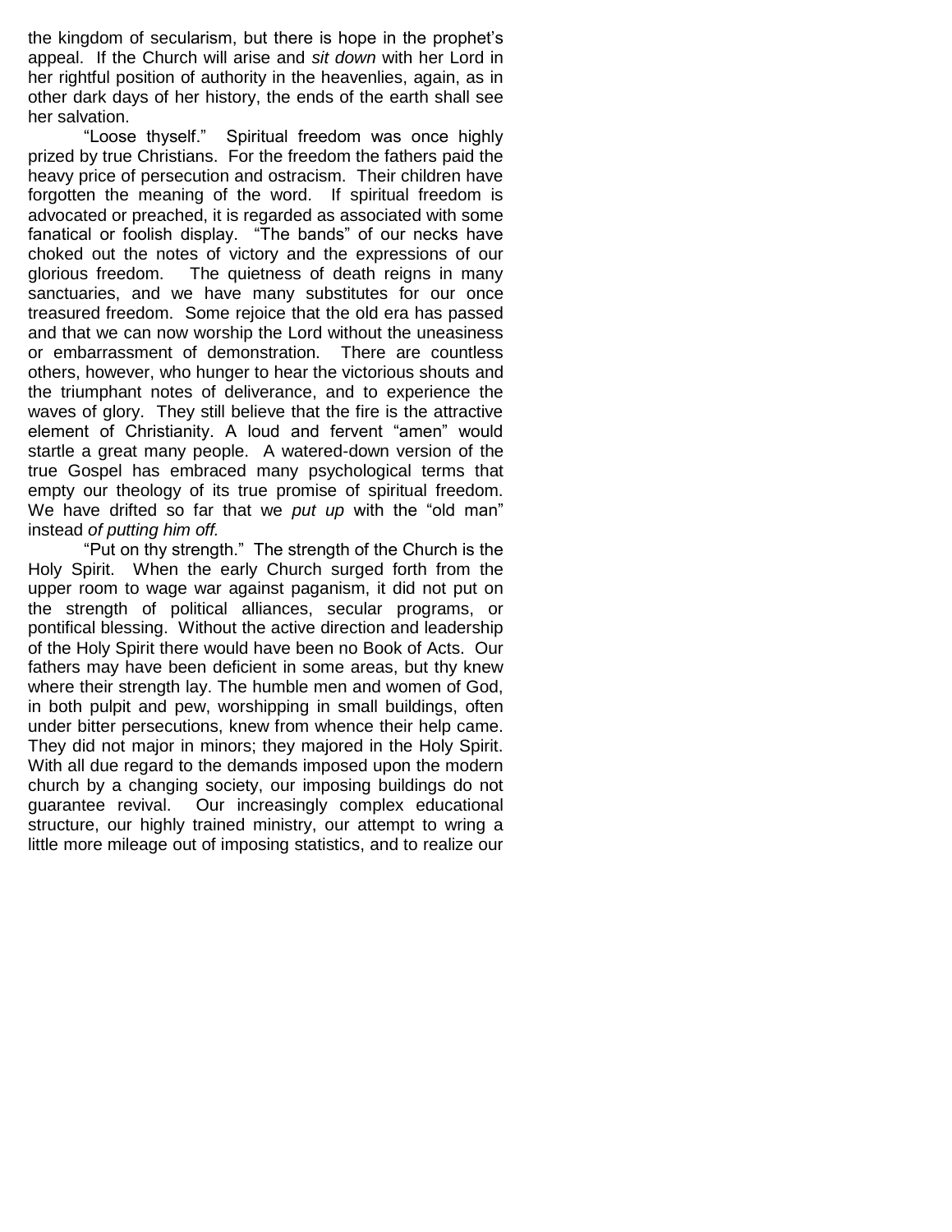mission through promotion, and our endless streams of publicity, are not the strength of the church. "Projecting our image." <br>
image." 
"restructuring our organizations." "relevance." image." "restructuring our organizations." "communication," "encounter," and a score of other terms are only an exercise in semantics unless we put on our strength - the Holy Spirit.

"Put on thy beautiful garments" -- The beautiful garment of unity. Christian unity may exist without ecumenism. It has yet to be proved that any church merger has been statistically profitable. Merger often destroys personal initiative, so vital to progress. It sometimes results only in more protesting splinter groups. True unity of the Spirit exists without organization. Unity is not conformity, nor is it uniformity. A "structured" unity may be only an uneasy façade for misgiving, compromise, and frustration. The record of history shows that the same Holy Spirit who unites Christians, also divides them for the sake of a purer faith, a more vital spiritual life, and a more effective witness. To be *one* does not necessarily mean that all need to be alike.

The beautiful garments of holy living. The fathers spoke much of separation. The Church today would moderate rather than accentuate its differences. It is fast erasing its distinction. The gap between holy principle and holy practice is widening alarmingly. To win the world (so goes the argument) we must not make the mistake of appearing different. While the cry to conform is raised, however, worldliness is sapping our lives away. Let us "strengthen the things that remain."

The beautiful garments of evangelism. The disconsolate maiden to whom Isaiah spoke had lost her vision to be a light to the world. What is more beautiful than a witnessing church? She faces the day with courage. She defies the erosion of secularism. She overcomes worldliness. She is not confused as those who are wandering in the ecclesiastical underbrush, trying to define the Church's "mission." Evangelism in a church streams like light from the sun. she does not say, "Ye must be," but says "Ye shall be witnesses."

Such a church will be in business until Jesus comes. Serenely confident in her Lord, she will overcome.

-- L.W. Northrup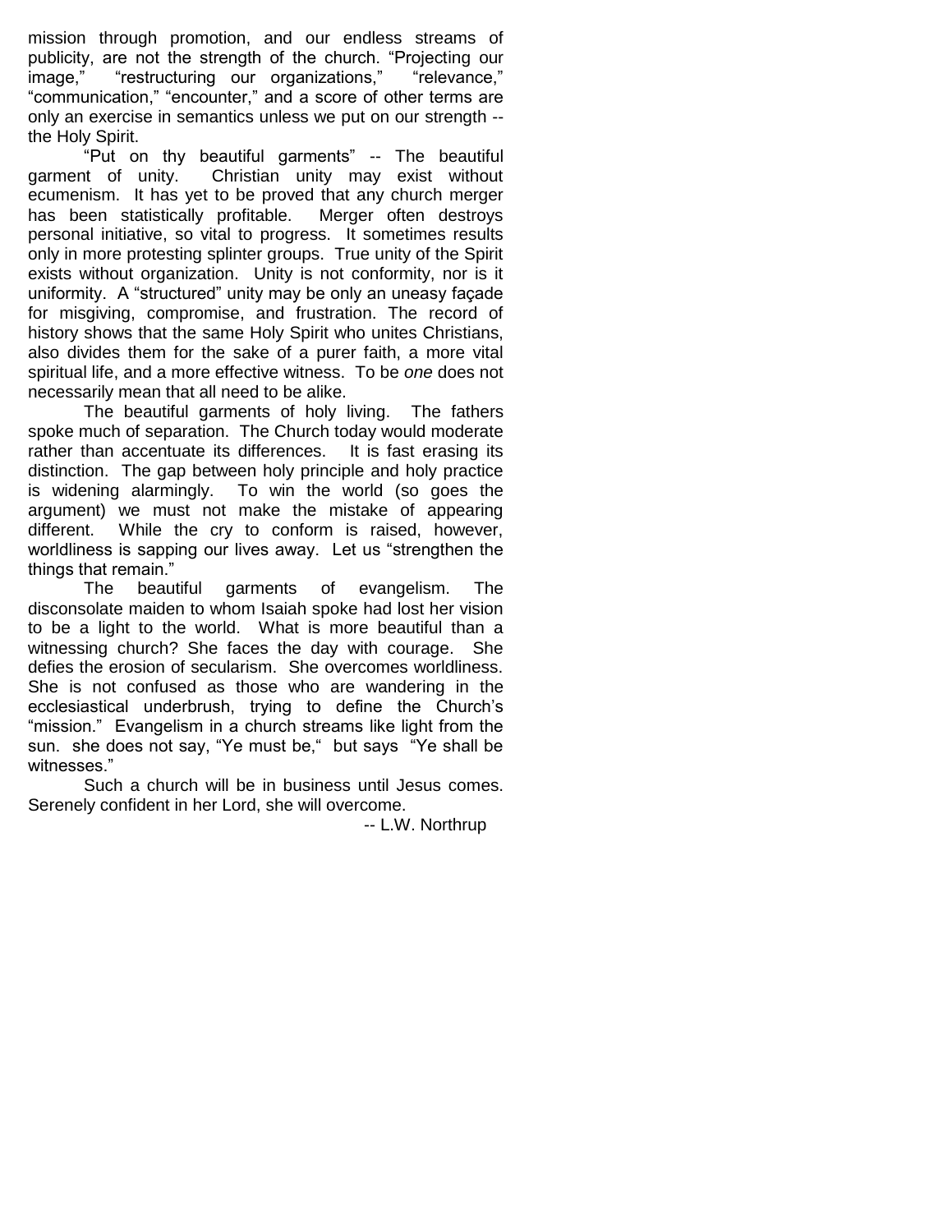# **The PENTECOST**

Go Ye into all the World and Preach the Gospel to Every Creature. Mark 1 6: I 5

\_\_\_\_\_\_\_\_\_\_\_\_\_\_\_\_\_\_\_\_\_\_\_\_\_\_\_\_\_\_\_\_\_\_\_\_\_\_\_\_\_\_\_\_\_\_\_\_\_\_\_\_\_\_\_\_\_\_\_\_\_\_\_\_\_\_\_\_\_\_\_\_\_\_\_\_ Volume II. Kansas City, Mo., January 1, 1910. Number 2

This issue of Grace and Glory marks one hundred years of continuous publication for this little "white winged messenger" of truth. As seen above, it was still called "The Pentecost," which had been co-edited by A.S. Copley and J. Roswell Flower, and there are copies of it, dating back to August 1908.

 According to Bro. Flower's farewell testimony, which appeared in the February 1910 issue, he had "remained in Kansas City until November 7th, when I felt definitely led to launch out into the harvest field for personal work."

It is rather amusing that the January 1910 issue records the following announcement revealing the fact that Bro. Copley was now "flying solo" in publishing the magazine.

"A Blunder and Explanation.

Though filled with the Spirit, we are not yet beyond the possibility of mistakes. The readers no, doubt discovered that they had to read each page of the December number of Pentecost from right to left. (Ed. Note. The page layout comprised 3 columns) How came this blunder? Brother Flower had heretofore done all the mechanical work on the paper in preparation for the printer, thus saving about \$4.00 each issue. Since his departure, this fell to me. In my first attempt at making up the form, I reversed the arrangement of the columns. We trust that you will bear with this mistake counting on Rom. 8:28, provided it is not repeated. This, by God's grace, we promise. In His goodness, the dear Lord lets things come into our lives as He sees we have need of them, to keep us humble. For He alone knows what is in man.

We thank all the Pentecost family for your past interest and prayers and freewill offerings and solicit their continuance for Jesus' sake."

The name "Grace and Glory" does not appear on the cover until the May 1911 issue, wherein Bro. Copley gives the following explanation for the name change.

 ― ‗Speak unto the children of Israel that they go forward—' Ex. 14:15

For many months we have seen that God does not want us to encamp around the second chapter of the Acts of the apostles, but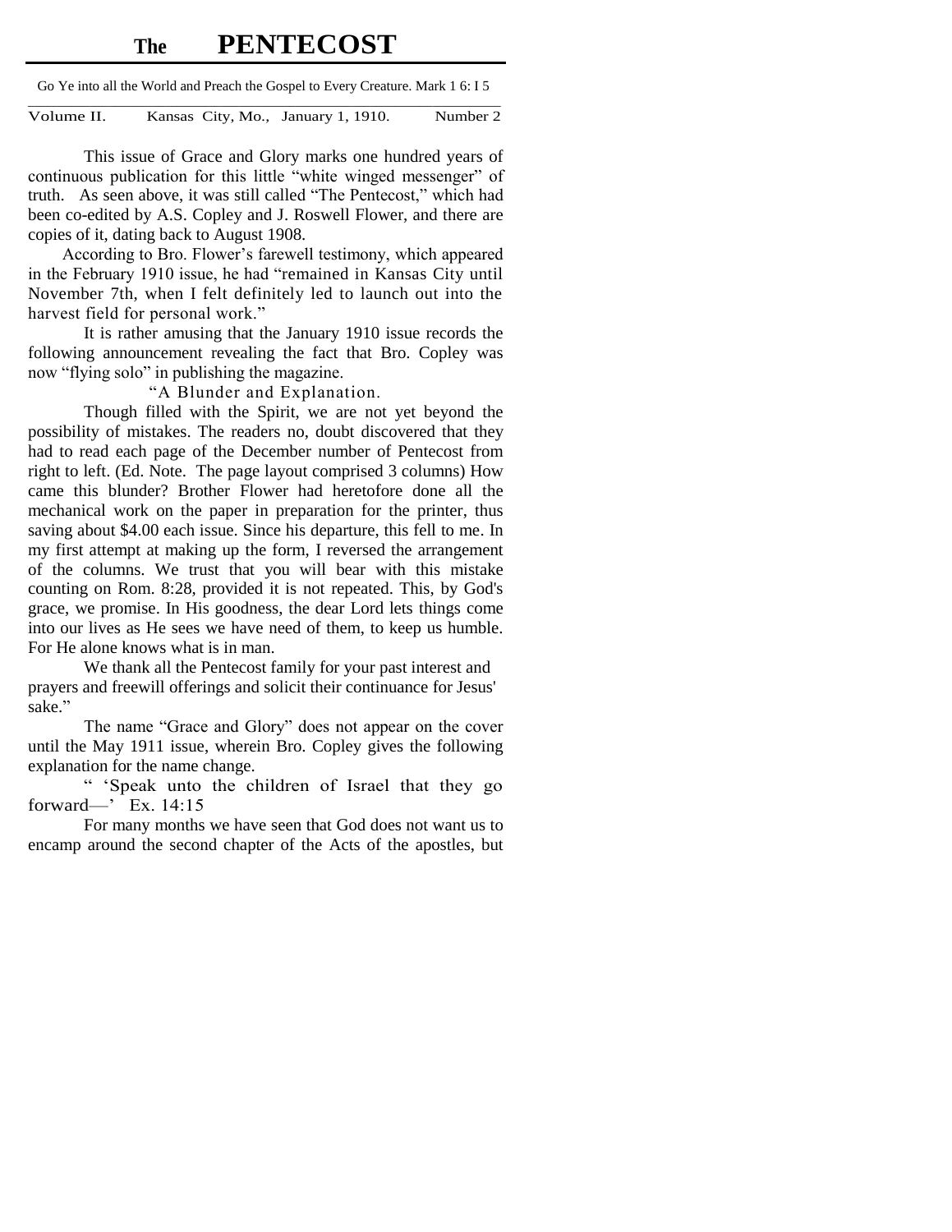that He would have us to go on to perfection. There are beginnings, unfoldings and consummations of God's plans and dealings with His people. The Holy Spirit is given to us to lead us into all the truth concerning His Son. But we must follow His leadings. Then He will bring to our view all the spiritual blessings with which we are blessed in Christ Jesus (Eph. 1:4), and our inheritance in Him, and God's inheritance in the saints, as well as the power which is to usward who believe (Eph. 1:18 ,19).

It is our duty as teachers to shun not to declare all the counsel of God. Accordingly, we have had a conviction for some time that we should change the name of our paper. The title "Pentecost" is too narrow. It is not sufficiently comprehensive. We waited on the Lord. And while in prayer with the saints one evening, He most, wonderfully gave us this new name. There came to us a heart-sickening sense of the deep-seated, widespread legality in the hearts of God's dear people, and how that He wanted them to know His matchless grace. With this revelation came also this beautiful Scriptural - combination--"Grace and Glory," and a profound conviction that it should be the new title for the paper. So here it is. For making the design, we are deeply indebted to dear Dr. D. W. Dumble of Toronto, Ontario. He has taken great delight in doing this work for us for Jesus' sake and highly appreciates the title. We are devoutly thankful to him and grateful to God for this rare kindness.

We earnestly solicit the believing prayers of the saints that God will enable us to issue a paper worthy of His name and in harmony with the title, which we believe He has led us to adopt. We believe that "the glory of the Lord shall be revealed, and all flesh shall see it together, for the mouth of the Lord hath spoken it" (Isa.  $40:5$ ).

I am quite sure that Bro. Copley did not envision the publishing of Grace and Glory for one hundred years, for his writings reveal that he thought the coming of The Lord was eminent. He did however, have a vision of publishing The Truth until the bride of Christ was taken out of this world. We still have that same vision today, and are believing God for the same grace and power that has sustained this ministry down through the years.

The following message, beginning on page 20, was published in the January 1910 issue, and is evidently the last in a series he preached entitled "Pentecost in Type."

GH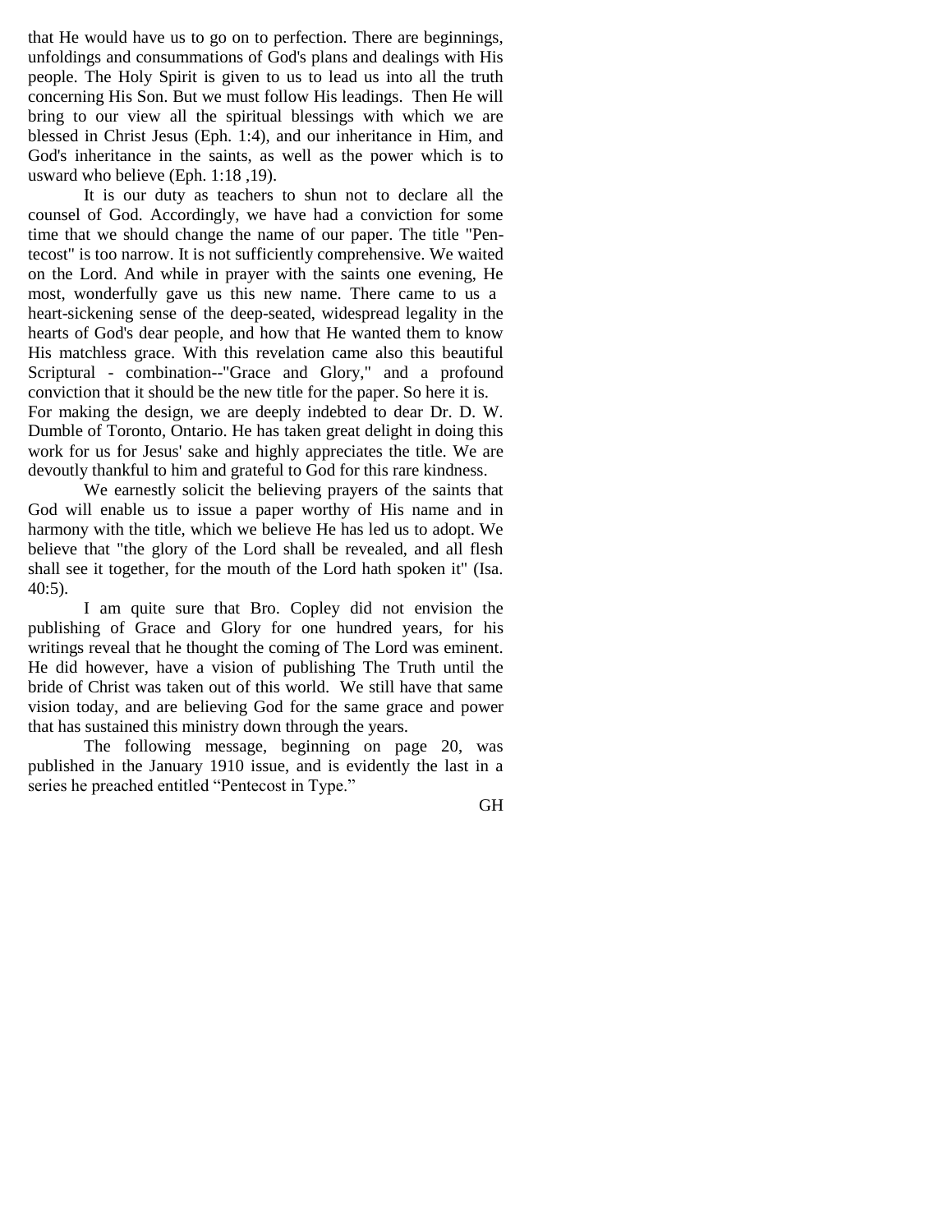# Pentecost in Type A.S. Copley Seventh Type – The Eyes Of The Lord

"And I saw and behold in the midst of the throne and of the four living creatures and in the midst of the elders, a Lamb standing as having been slain, having seven horns and seven eyes which are the seven Spirits of God which have been sent into all the earth." -Rev. 5;6. "And seven lamps of fire burning before the throne which are the seven Spirits of God."-Rev. 4;5 (Int.)

"And the Spirit of the Lord shall rest upon Him, the Spirit of wisdom and understanding, the Spirit of counsel and might, the Spirit of knowledge and of the fear of the Lord, and shall make Him of quick scent in the fear of the Lord."-Isa. 11;2-3.

We now come to the last of the seven **types** of the Holy Spirit. There are also seven typical events and seven typical persons foreshadowing Pentecost which may be considered later. This last, the Eyes of the Lord, is a rich study. May God make it a deep abiding blessing to many.

Observe that God has seven Eyes. (See also Zech. 4;10.) And these Eyes are declared to be the seven Spirits of the Lord. The number seven always stands for completeness, fullness, symmetry dispensationally. It includes the divine number three and the human number four. It therefore represents God's perfect dealings with men in the earth during the seven dispensations, or ages of probation. The number seven cannot be divided. The divine element predominates and subdues the human, so that yielding man and conquering God become gloriously one. This number, therefore, as referring to the Holy Spirit indicates His perfection and fullness of wisdom, knowledge, power, love and tender watch-care over His cause and people and His just judgment against the wicked and all sin. There should be no lack of confidence in us toward the all-roundness and fullness of the Holy Spirit's treatment of us as we seek God's glory alone. However, let us look a little further into this matter. What about these seven Eyes?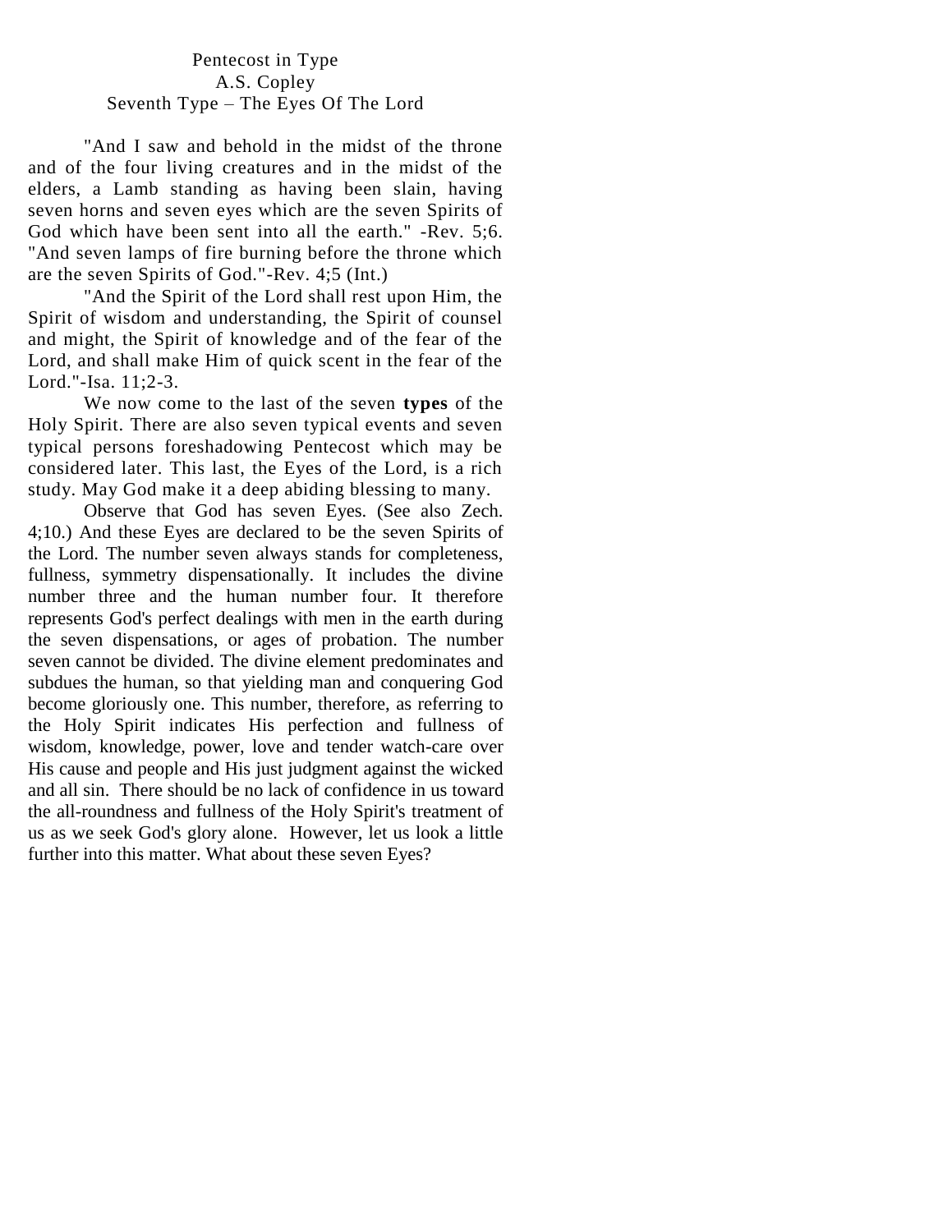# Their Omnipresence.

"The eyes of the Lord are in every place beholding the evil and the good."-Prov. 15:3. "Behold, the eyes of the Lord God are upon the sinful kingdom, and I will destroy it from off the face of the earth; saving that I will not utterly destroy the house of Jacob, saith the Lord. For, lo, I will command, and I will sift the house of Israel among all nations like as corn is sifted in a sieve, yet shall not the least grain fall upon the earth. All the sinners of my people shall die by the sword, which say, The evil shall not overtake nor prevent us."-Amos 9:8-10.

How foolish, then, to try to hide anything from God. How foolish to propagate any selfish or wicked scheme. God, in His faithfulness, will bring every evil to a dismal end. Every little secret wicked device will be hunted out and judged, for the seven eyes of the Lord are diligent and untiring in their search.

But these eyes also behold the good. How encouraging! How comforting! No real good that the Eyes of Love do not see. Much that passes for good is only sham, or born of selfishness. Divine wisdom discerns the genuine, and not a grain will fall to the earth. Every deed of kindness, every word of comfort, every smile of love, flowing from a Christian heart, is noticed and will receive its reward. Oh, let us go on letting Jesus have His way; let Him live in us and bless the world through us as He wills.

Their Unbounded Service.

Here is one of the most amazing statements in all the scriptures "The Eyes of the Lord run to and fro throughout the whole earth to show Himself strong in behalf of him (strongly to hold with him, mark), whose heart is perfect toward Him."--2 Chron. 16:9. King Asa proved this word true when "the Ethiopians and the Lubims, a huge host with very many chariots and horsemen," came against him. For God quickly delivered them into his hand. Some time afterwards, when Baasha came against Judah, Asa turned to the king of Syria for help, instead of to the Lord. Whereupon Hanani gave him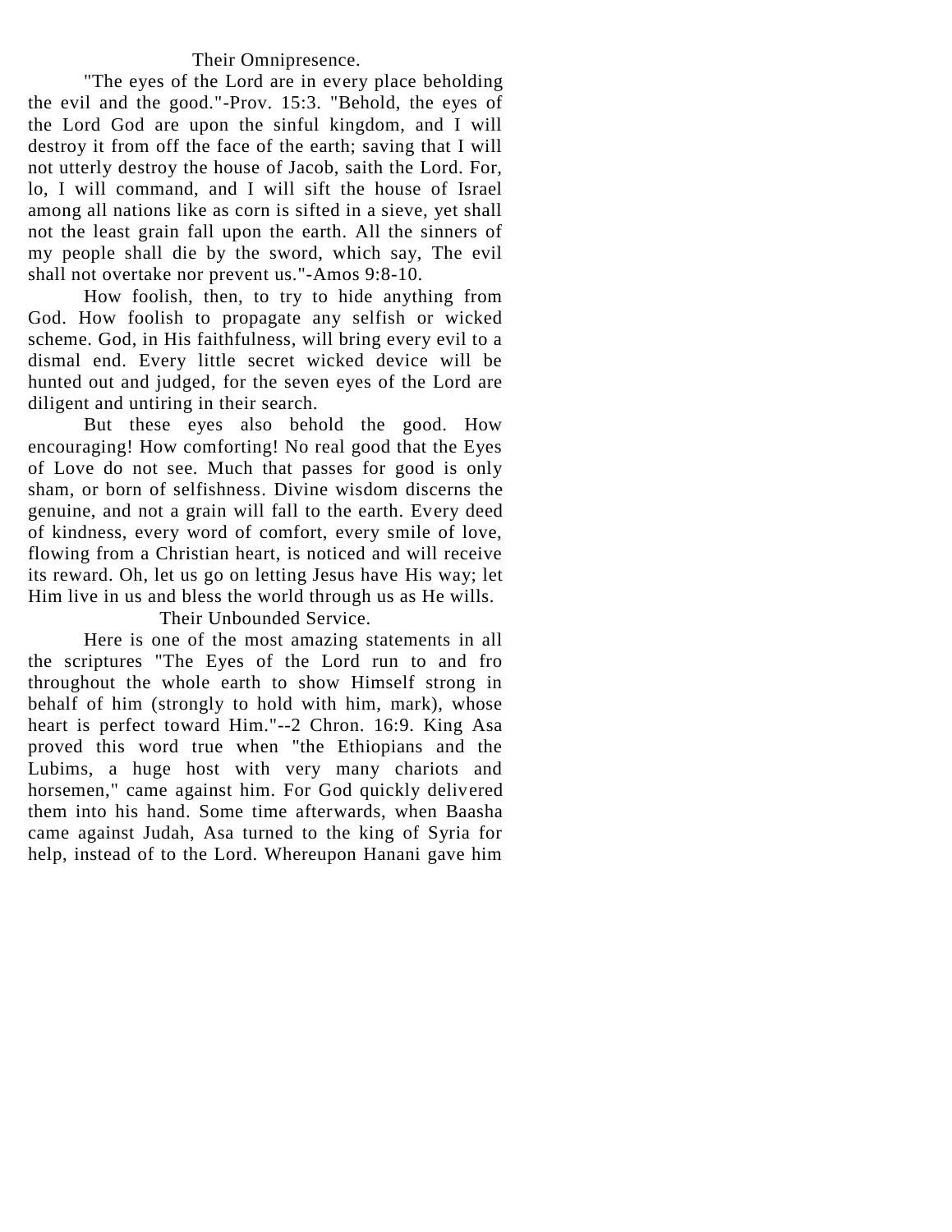this word from God as a stern rebuke. It stands forth in bold relief as a perpetual reproof to any resorting to human aid for spirit, soul or body. "Woe unto them that go down to Egypt for help." These words are also the mightiest impetus to put implicit trust in God. Just look at them. Here is the power of Jehovah; here are His untiring activity and omnipresence in our behalf; here are His perfect wisdom and oversight. The unlimited resources of infinite love and might at the service of finite man. Oh, how wonderful! There is only one condition stipulated-- "to him whose heart is perfect toward Him." Ah, here is where we stumble. We say: "My heart is not perfect. Or how can I know that my heart is perfect toward God? How can I have a perfect heart?" It is true we can not make our hearts perfect. But the Lord can, praise His name! And He will gladly do so if we ask Him. He will most gladly deliver us from all sin and self and fill us with perfect love. Better still, Christ Jesus will dwell in us and become our: perfection. Take His very affections for your heart and His wisdom for your mind--"but we have the mind of Christ." Take Him for all. "For He is made unto us of God, wisdom, even righteousness and sanctification and redemption."-1 Cor. 1:30. Do not try to take perfection, or patience, or anything abstractly from God. But take Christ as a person for everything in detail. "In Him we are made full." Appropriate Him as your perfection of love and faith and heart and Christian character. Then this amazing promise is yours for His glory. You can depend upon it and draw on it whenever you have need. Remember that the seven Eyes of the Lord, the fullness of God, are at the disposal of your faith.

―The words of the wise are as goads, and as nails fastened by the masters of the assemblies, which are given from one shepherd." – Eccl.  $12:11$ 

Reprint January 1910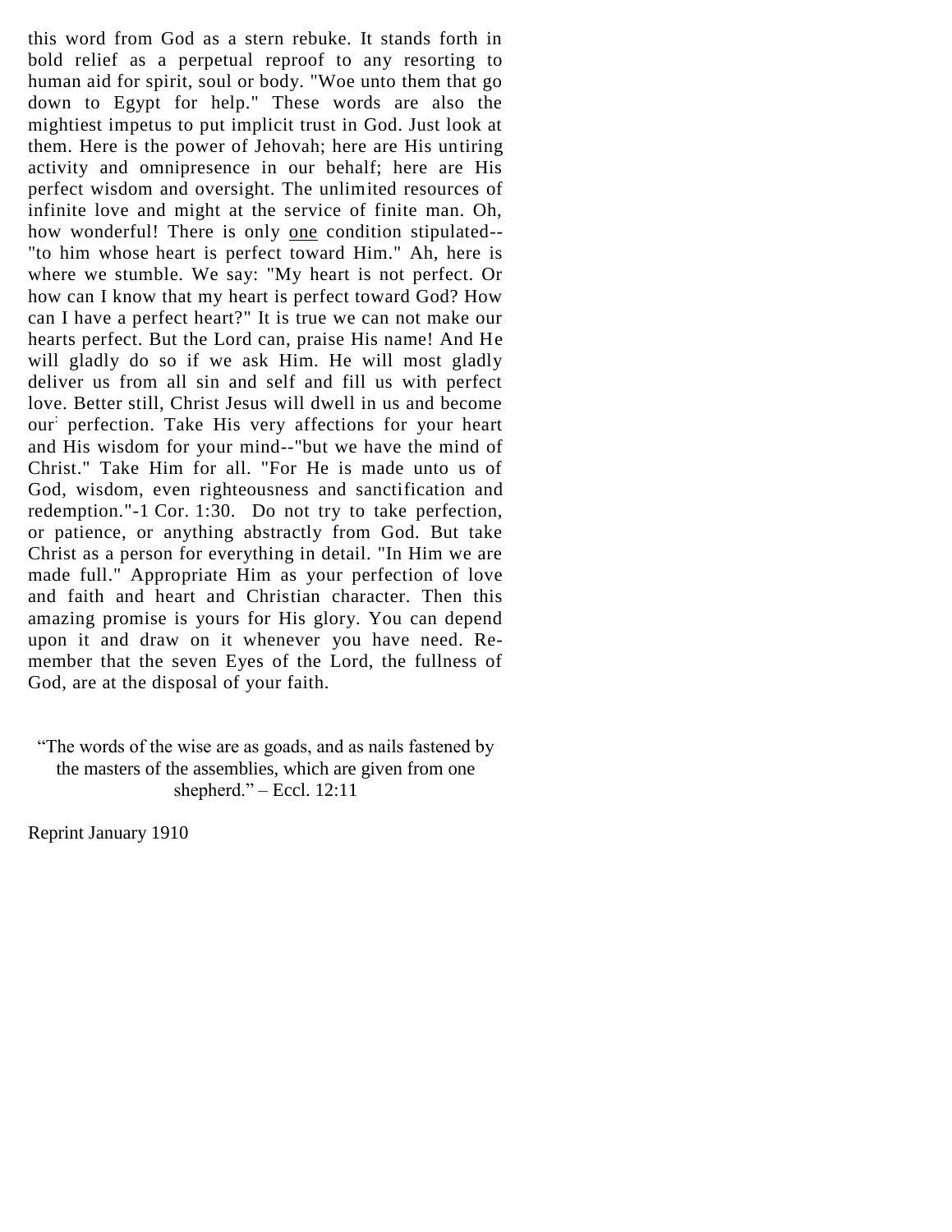# <sup>T</sup>HE UNIQUE CHRIST

# *"But He was wounded for our transgressions; He was bruised for our iniquities: The chastisement of our peace was upon Him And with His stripes we are healed." Isaiah 53:5*

He came from the bosom of the Father to the bosom of a woman. He put on humanity that we might put on divinity. He became the Son of man that we might become sons of God. He came from Heaven where the rivers never freeze, winds never blow, frosts never chill the air, flowers never fade, and no one is ever sick.

He was born in a supernatural way, lived in poverty, reared in obscurity, only once, in early childhood, crossed the boundary of the land. He had no wealth, no influence, and no college education; yet the profoundest wisdom of man has never equaled His last discourses in John 13-17, and the sermon on the mount. "Never man spoke like this Man!"

His relatives were inconspicuous and non-influential. In infancy He startled a king; in boyhood He puzzled the doctors, even at 12 years of age, proving He was far in advance to the theologians, for He was taught of God. In manhood He ruled the elements, so that He could defy the laws of gravitation by walking on the water, and quieted the raging sea. He healed multitudes without medicine and made no charge for His services. He never wrote a book, yet not all the libraries of the world can hold the books that have been written about Him. He never wrote a song, yet He has furnished the theme of more songs than all other songs combined. He never founded a college, yet all the schools could not boast of as many students as he has taught. He never practiced medicine and yet He healed more broken hearts than the doctors have broken bodies.

He never marshaled an army, drafted a soldier, nor fired a gun, yet no leader ever had more volunteers who have under His order made rebels stack arms or surrender without a shot being fired.

He is the Harmonizer of all discords and the Healer of all diseases.. Great men have come and gone, yet He lives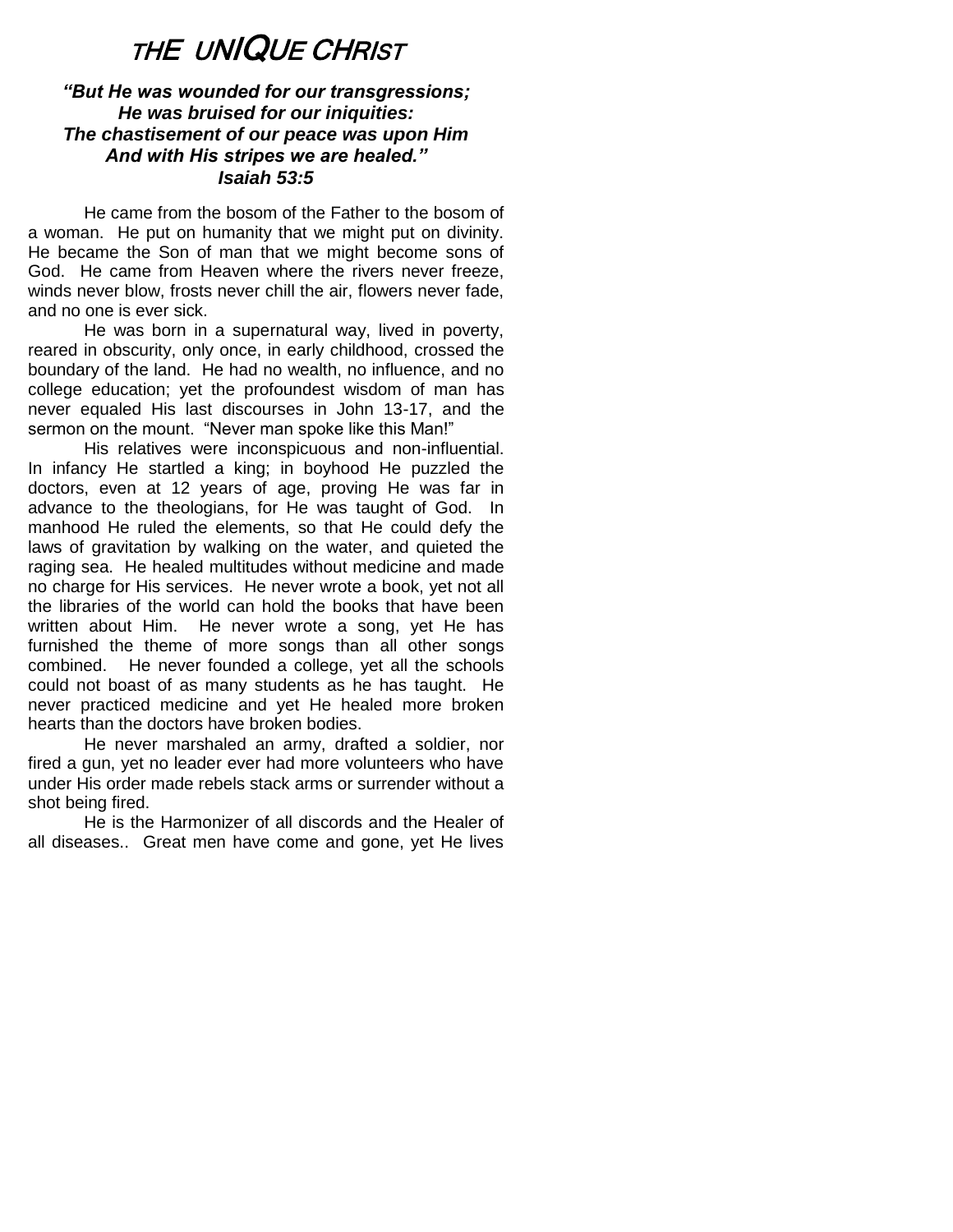on.. Herod could not kill Him, death could not destroy Him, the grave could not hold Him, and even demons obeyed Him. He fed the multitude with a little boy's lunch, broke up funerals and gave life back to some who had died.

He laid aside His purple robe for a peasant's gown. He was rich, yet for our sakes He became poor. How poor? Ask Mary. Ask the wise men. He slept in another's manger; He cruised the lake in another's boat; He rode on a borrowed beast; He had no certain place to lay His head; He was buried in a rich man's tomb.

He conquered death, rose the third day as He said He would; ascended into Heaven and is now at the right hand of the throne of God. He will one day come in the clouds of heaven for His own born-again ones to be forever with Him, as He promised. Then He will come with power and great glory and judge the world in righteousness, when every knee shall bow to Him and every tongue shall confess Him as Lord. His friends and followers will receive Him gladly, but His enemies will seek for a place to hide from the face of His wrath.

The ever perfect One -- He is the Chief among ten thousand. He is the only One who can satisfy the soul and give everlasting life to all those who believe. He is altogether lovely and He is my Savior.

-- Sent In (Author unknown)

~~~~~~~~~~~~~~~~~~~~~

#### *MY PRAYER*

#### *Lord Jesus, make Thyself to me A living, bright reality; More present to faith's vision keen Than any outward object seen; More dear, more intimately nigh Than e'en the sweetest earthly tie.* - *Anon –*

\* The measure of a Christian is not how great his faith is but how great his love is.

Let your testimony be written in large enough letters that the world can always read it.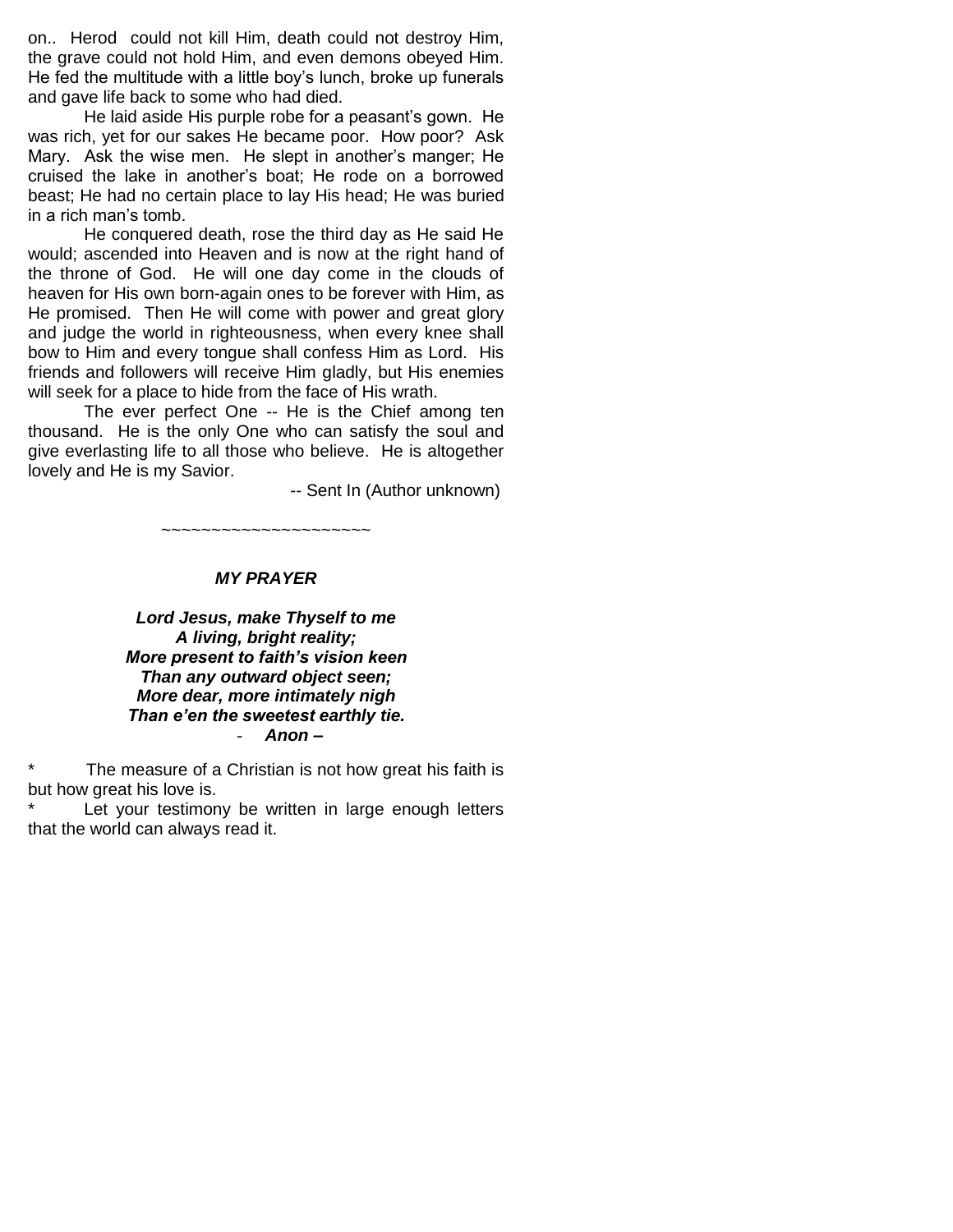# Lessons in **HEBREWS** Continued Ch. 11 Concluded

**NOAH a preacher of righteousness** - II Peter 2:5. Noah agreed with Abel and preached Abel's doctrine of righteousness based upon and springing from sacrifice; because he "found grace in the eyes of the Lord" - Genesis 6:8. **"Noah walked with God"** and learned His perfect will for that day. God made him peer into the future, even as He does all His faithful prophets, and he "prepared an ark to the saving of his house," by which others would have been saved from a watery grave if they had believed his prophetic word. The animals and birds had more faith than the people, and went into the ark. By his faith, he condemned the world, because the world is filled with unbelief and controlled thereby. Men persecute those who believe God, because they are brought under conviction by the obedient and holy walk of the saints, which is the fruit and proof of faith. Jesus Christ is the Ark of safety from the storm of God's wrath to all who trust in Him. **"Noah was a just man;"** that is, justified, or righteous as to his standing. He was also "**perfect in his generations;"** that is, his state measured up to his standing - Gen. 6:9. Paul says here, that by faith "he became heir of the righteousness which is by faith," which refers to his perfect walk. We receive initial righteousness by one first act of faith when we turn to God from sin and idolatry. Then we are justified, or reckoned righteous. But we also inherit a life of righteousness by walking with God by faith. In the New Testament, this is expressed as inheriting everlasting life - Matt. 19:29, Gal. 6:8 and I Tim. 6:12. By faith, a sinner obtains justification and eternal life; and by a walk of faith, a saved man, a saint, inherits eternal life as a finished product, and finally receives a **"crown of righteousness"** -II Tim. 4:8.

**ABRAHAM, "the father of the faithful,"** came on the scene about 1,000 years after Enoch. He was a unique character. So many precious things, many phases of doctrine cluster around his career, the which would fill a book. His faith as an adventurer, an explorer, is emphasized here. "He went out not knowing whither he went:" but he believed God, and his faith was counted in him for righteousness - Rom. 4:2,5. By faith he obeyed. By faith he sojourned and taught his children the life of faith. He dwelt in a strange country by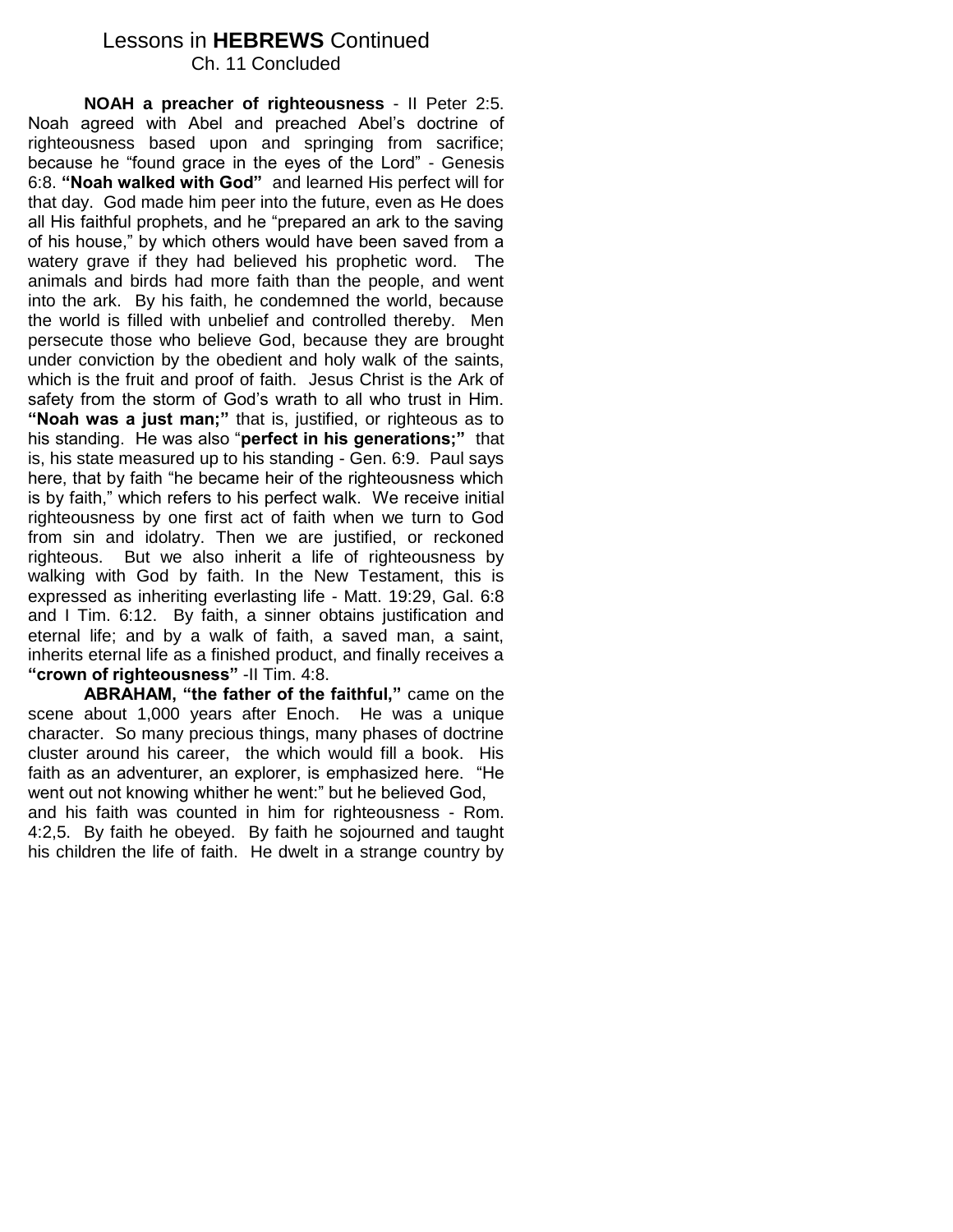faith, which his earthly progeny shall yet possess and enjoy, and that doubtless very soon. And "he looked." Four things recorded here that Abraham did, which bounded his entire career. But later, as if the Apostle had forgotten, we read that "by faith Abraham, when he was tried, offered up Isaac" -vs. 17, which was the expression of perfect faith. He offered his own son, in whom were wrapped the fulfillment of all the promises made to him. If he should slay him, how would God make His word good? God would have to raise him from the dead, which very thing He actually reckoned to Abraham in a figure. Likewise, God had faith in His own mysterious and stupendous scheme of redemption. His Son, 2,000 years later, died on a cruel cross, was buried and raised again from the dead, that all the divine superstructure of the new creation should be on resurrection ground. Isaac's figurative death and resurrection foreshadowed that great truth; therefore, the Holy Spirit did not let Paul overlook it.

**SARAH, mother of the faithful,** also appears in the hall of fame. By faith in the supernatural, she gave birth to a son. A careful study of these characters shows that the miraculous, the supernatural, the unusual enveloped every one. And since we are the spiritual; offspring of Abraham and Sarah, or of faith and grace, we should expect our God and Father to work wonders for us; for we live by faith and not by sight. Let us, like Sarah, continually judge Him faithful who has promised. Then we shall never know depression, nor defeat. Sarah is a figure of the heavenly Jerusalem; for **"Jerusalem which is above is free,** which is the mother of us all" - Gal. 4:26. God counts us as free as our father and mother, Abraham and Sarah, as free as heaven itself; and we should suffer no one to put us under bondage. Legality glories in its self-righteous uprightness; but let us glory only in the Lord of righteousness, by whom we were born eternally free. Read Jeremiah 9:23,24. **"These all died in faith,** not having received the promises." This is written of Abraham and Sarah and of Isaac and Jacob. Seven significant facts of faith are stated here concerning them. They received not the promises; they saw them afar off; were persuaded of them; embraced them; confessed their pilgrim life, and thus declared their hope of another, a heavenly city and country; and they died. Note the logical gradation of those facts. They not only saw the promises; but they were persuaded of their certainty and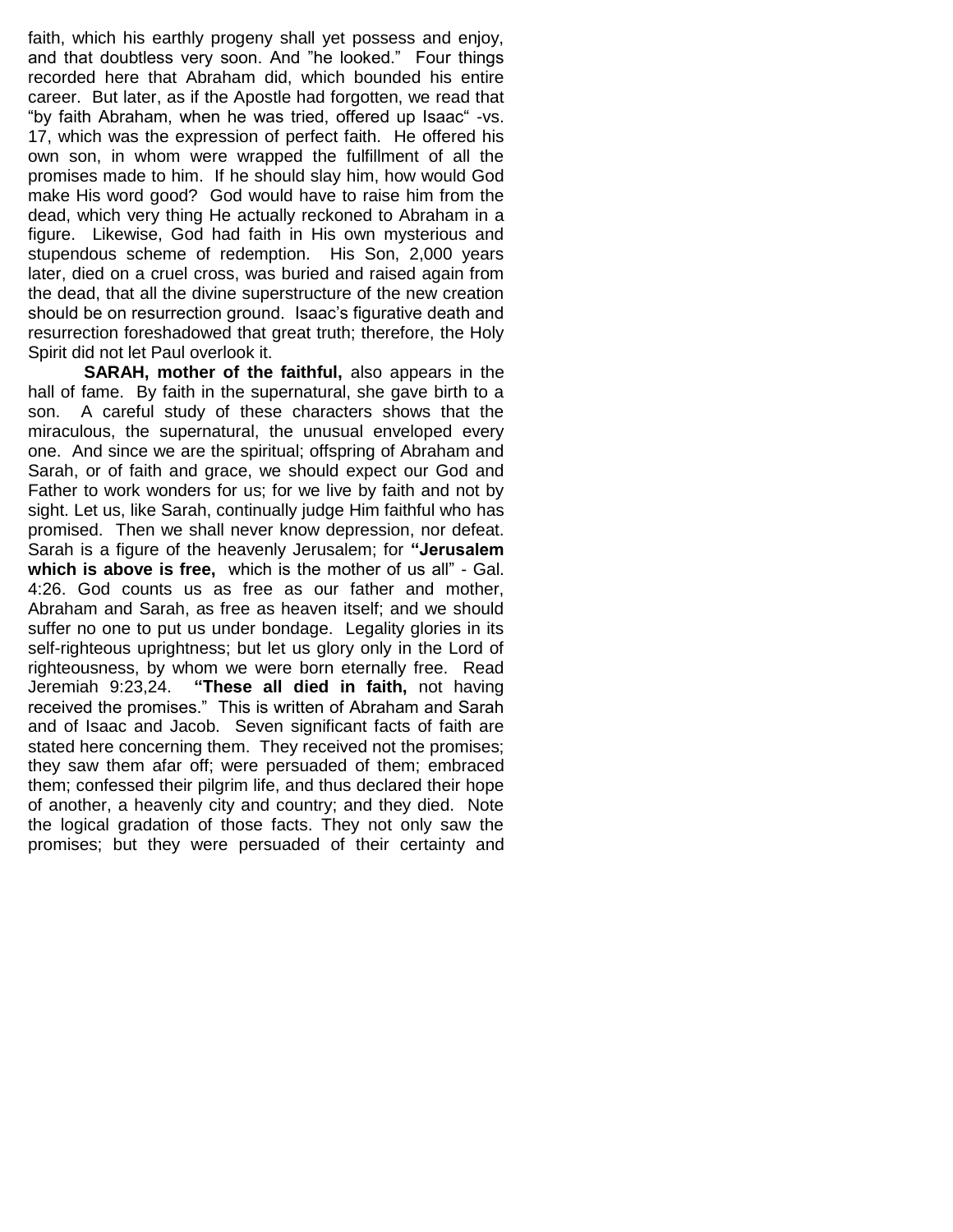value. Nor did they stop there; but they embraced them. That is the only profitable way to read the Bible, or hear it expounded. Only what we embrace really becomes our own. If they declared themselves strangers and pilgrims on earth, because they looked for a better, a heavenly land, though far away; how much more should we, who see the heavenly city so very near. According to verses 39 and 40, they must wait for the fulfillment of those promises until they are fulfilled to us also. Oh, how devotedly to our coming Bridegroom we should live.

**ISAAC, the laughing son;** for Isaac means laughter. **"By faith** Isaac blessed Jacob and Esau concerning things to come.," We must refer to Genesis 27 for an understanding of this statement, which we will consider in studying chapter 12:16,17. **JACOB, the supplanter.** "By faith Jacob, when he was dying blessed both the sons of Joseph." Observe that Paul does not aim to emphasize the blessings which Isaac and Jacob bestowed; but he emphasized the fact of their faith. This is a faith chapter. The Patriarchs were people renowned for their simple faith in God, which is recorded to stimulate us unto unswerving confidence in the Lord. He overrules our shortcomings as long as we steadfastly and absolutely trust Him; but He abominates self-righteousness and self glorying. Men repeatedly shoot at Jacob, even preachers do, parading his crookedness before the public and poking fun at his promise to pay tithes; but the Holy Spirit has recorded him among the worthies of faith in this sublime hall of honor**.** Even his supplanting of Esau was by faith. Let us not speak lightly of God's men and women. "Touch not mine anointed," God said. Men have no ground for saying that Jacob did not keep his promises to pay tithes.

**JOSEPH, the dreamer and king.** "By faith Joseph when he died, made mention of the departing of the children of Israel and gave commandment concerning his bones." He believed God's promise to his great grandfather Abraham and to his grandfather Isaac, and said boldly, "God will surely visit you and bring you out of this land unto the land which He sware to Abraham, to Isaac and to Jacob." As a proof of his faith, he requested that his bones be carried up with them from Egypt into Canaan. This suggests at least the resurrection of the bodies of believers. Joseph is the fullest and richest type of Jesus Christ in the Old Testament. He was indeed an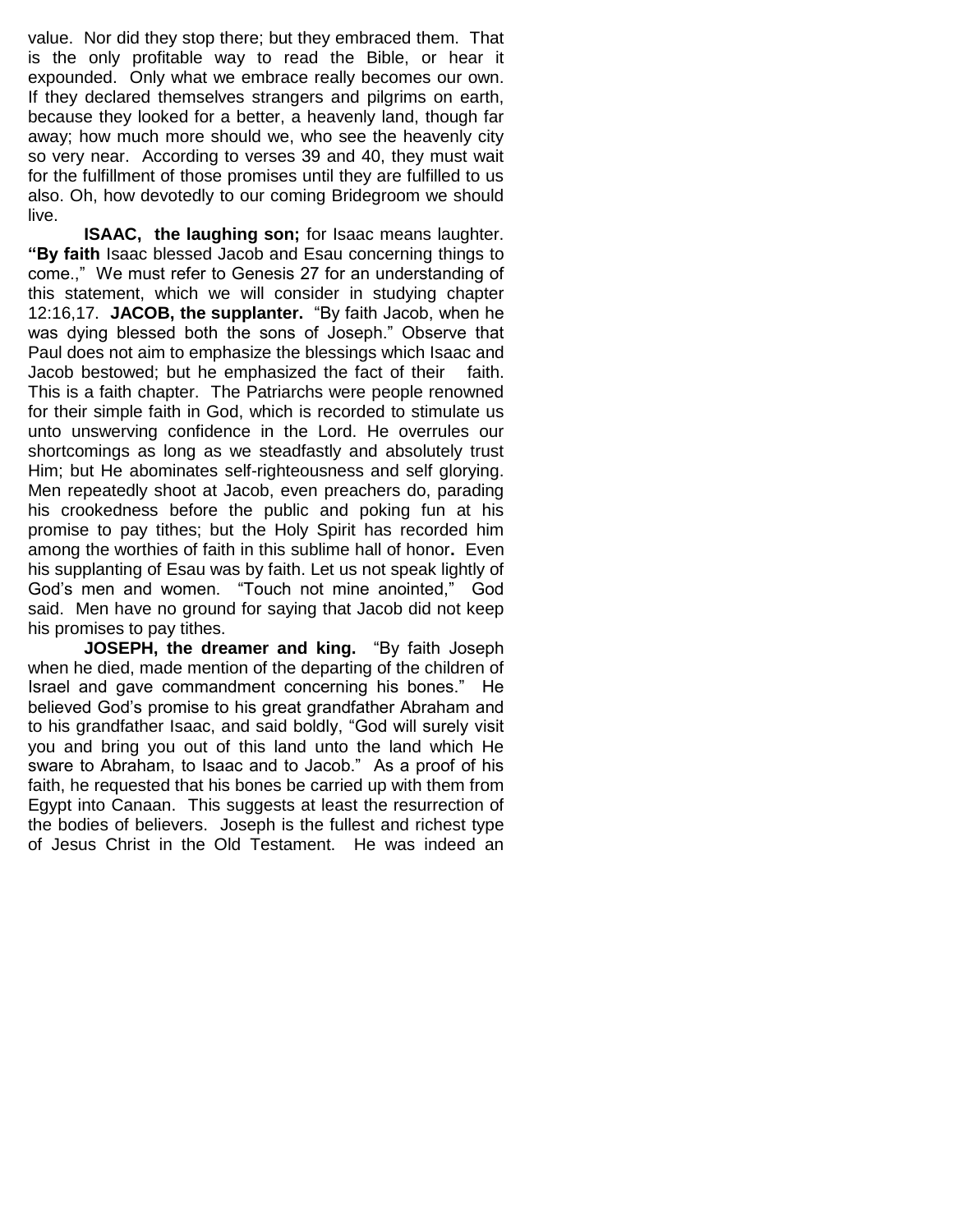overcomer. No fault is recorded against him anywhere, because no fault could be found in Jesus, his anti-Type.

**MOSES, the meek,** "By faith Moses, when he was born, was hid three months of his parents, because they saw he was a proper child; and they were not afraid of the king's commandment." His parents believed God and instilled the faith of God into their son's heart. Hence we read here of seven things that he did. He refused, chose, esteemed, respected, forsook, endured and kept. He was indeed a unique character. He was 80 years in Jehovah's training school for 40 years of leadership. God does not do things as quickly as men do them; but He does things correctly and thoroughly. Moses was so deeply indoctrinated into the Truth, that when he became of age, he refused to be called the son of Pharaoh's daughter, though he had the prospect of being a great man in Egypt. How it pays to train up our children in the way they should go. The treasures of Egypt loomed high before him, over which he had to get a great victory. But he looked beyond, "esteeming the reproach of Christ greater riches" than the fading riches of this world; "for he had respect unto the recompense of the reward." The hope of a future remuneration made it easy for him to suffer affliction with the people of God. This explains why people are unwilling to suffer affliction and reproach. They do not believe in, or have respect for God's promise of a reward. Future things are not real to them. What a clear and powerful revelation Moses had of the future. He gladly forsook Egypt, not caring for its honors and wealth; "for he endured as seeing Him who is invisible" yes, faith sees the unseeable. It penetrates the mist, fog and darkness of unbelief and skepticism and rests upon the invisible God. "Through faith **he kept the Passover** and the sprinkling of blood." Moses believed in the blood atonement. He saw beyond his time and beheld the meritorious death of Jesus Christ, and rested upon it as the only protection from the just Destroyer who was to pass over the land and slay the firstborn. Moses and all Israel were secure from God's wrath that memorable night; for God had said, **"When I see the blood**, I will pass over you" - Exodus 12:13. Oh, how sad that the multitudes reject the only redeeming and saving sacrifice. What fierce judgment is about to fall upon Christian Science, Unity (both falsely called) and other manmade religions for deceiving the masses by their bloodless and lifeless religious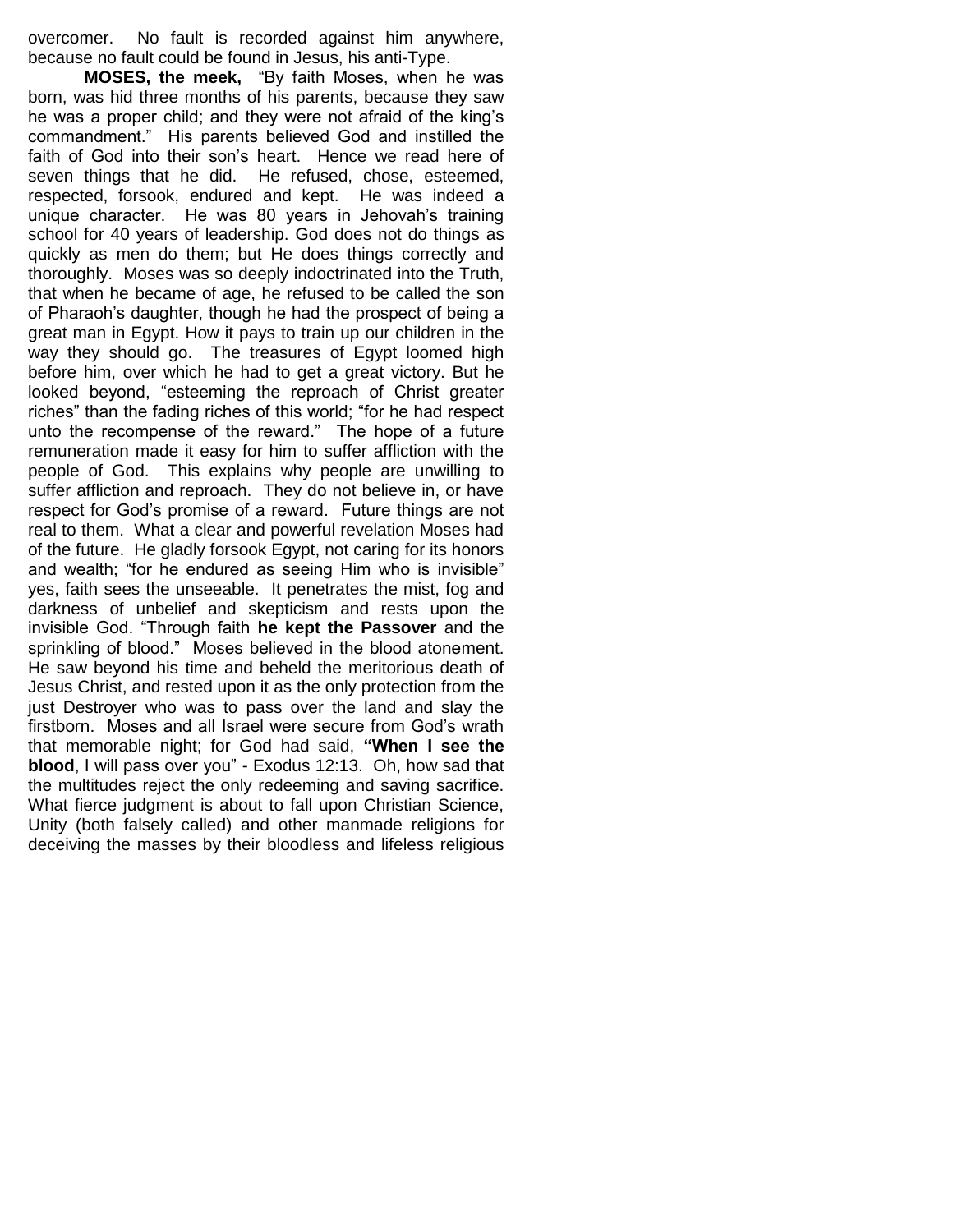theories. See chapter 10:27-29. Praise God for The sheltering rock in which we hide, happy and safe whatever betide.

**"By faith they passed through the Red Sea as by dry land,** which the Egyptians assaying to do were drowned." Israel's security from the angry tide had been purchased typically and assured to them by the blood of the lamb slain the previous night. And in a figure, they passed through death and came up in resurrection on the other side. How marvelous are God's ways and works. How powerful is simple childlike faith. It heaped up the rolling waters and held them back as a gigantic mountain till 2,000,000 people passed safely over. No sooner than the last footman was out of danger, the same faith let the floods loose in angry torrents upon their foes and they were enveloped unto death. The faith of God is constructive of its friends, but destructive of its enemies. See Jer. 17:5-8. The same faith also leveled the walls of Jericho after Israel was in the land. "All things are possible to him that believeth," because "with God all things are possible" - Mark 9:23 and 10:27. Hallelujah! **"By faith the harlot Rahab perished not** with them that believed not, when she had received the spies with peace." Self-righteousness and affected sanctity would not mar the beauty of this record with the name of a harlot; but what does the holy and compassionate God care for make-believe piety? It is an abomination to Him. But He stoops and pays His respects to faith. Usually the moral man has no faith except in himself. Faith springs up in the heart of those who know that they are sinners and admit it. Rahab felt her need, witnessed the power of Israel's God and fled to Him for refuge. "Jesus came to seek and to save that which was lost," whether they be one kind of sinners or another; for all have sinned and come short of the glory of God." Again the Holy spirit is emphasizing the place and power of faith. For want of time and space, the Apostle merely mentions six other worthy elders, for whose achievements we must go to the Old Testament. He speaks of **Gideon**, the hewer, or cutter down, who judged Israel 40 years, during which period, he put down idolatry and delivered them from the Midianites and the Amalekites - Judges 6. **Barak**, the lightning, flashed forth against Jabin, the highminded King of the Canaanites. **Deborah**, a mother in Israel, inspired him and strengthened his hands. But the glory of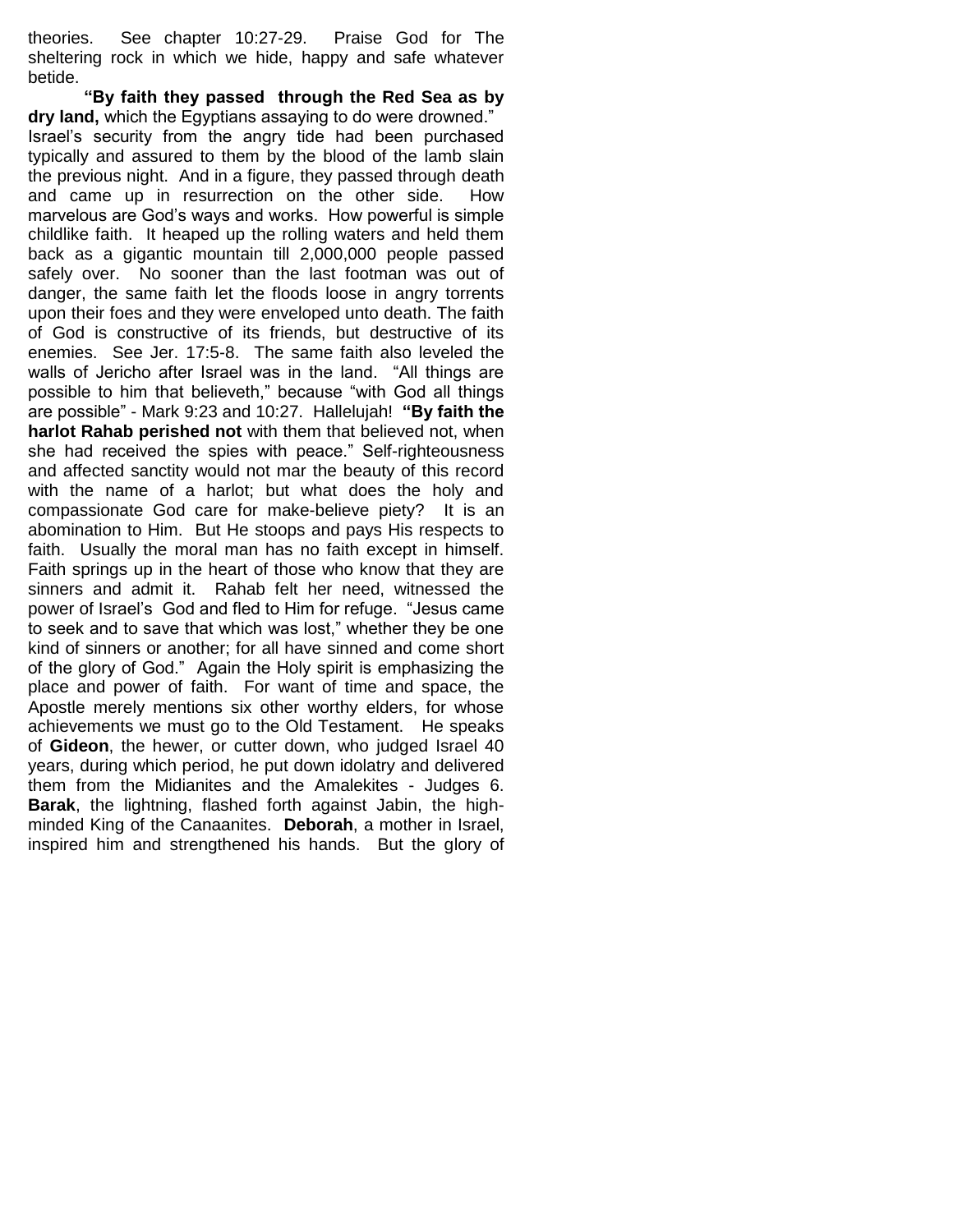conquest was ascribed to two brave women, Deborah, who judged Israel 40 years, and Jael, who drove a tent pin into the head of Sisera, the enemy's general - Judges 14-16. **Jepthae,** the opposer, was rejected by his brethren; but in a time of dire need, they called on him for help. He became a mighty man of valor, hasty and fearless. He judged Israel 6 years and saved them from the cruelty of the Ammonites - Judges 11 & 12. **DAVID,** the beloved, "a man after God's own heart," became the second king over Israel and reigned for 40 years. His predecessor, Saul is not named in this list of the of the faithful. David was a mighty conqueror, a devoted worshipper of Jehovah and wrote many heart-touching and comforting psalms. **Samuel,** asked of God, judged Israel all his days, overlapping part of Eli's priesthood and the rulership of Saul - I Samuel 4:18 and 7:15. He was a very unique character. He was used of God to bridge a chasm between the difficult and self-willed period of the judges and the new order - the reign of kings. Samuel's word was unusually effective. "The Lord was with him and did let none of his words fall to the ground" - I Samuel 3:19. He typified Christ as High Priest. Those Old Testament personages speak volumes to us, if we have hearts to hear.

Twenty heroic things are cited here by Paul, as the achievements of faith in the lives of those six noblemen and of the prophets. We shall not speak of them in detail. They are all plain. All of them **"out of weakness were made strong;"**  for God is pleased to employ weak things to confound the mighty. Faith in God's abounding grace, exercised by the helpless and dependent, accomplishes wonders. May we learn from them to believe Him simply and watch Him work. **"Others were tortured,** not accepting deliverance, that they might obtain a better resurrection" - vs. 35. This probably refers to the extreme sufferers during the time of the Maccabees, when saints were beaten to death for their faith and godly lives. The **"better resurrection,"** which they experienced is doubtless the out-resurrection recorded in Matthew 27:52,53 -- "And the graves were opened, and many bodies of the saints which slept, arose **and came out of their graves after His** (Christ's) **resurrection,** and went into the holy city and appeared unto many." If there was a coming forth of saints from among the graves of Israel, is it far-fetched to expect that some saints will have an out-resurrection with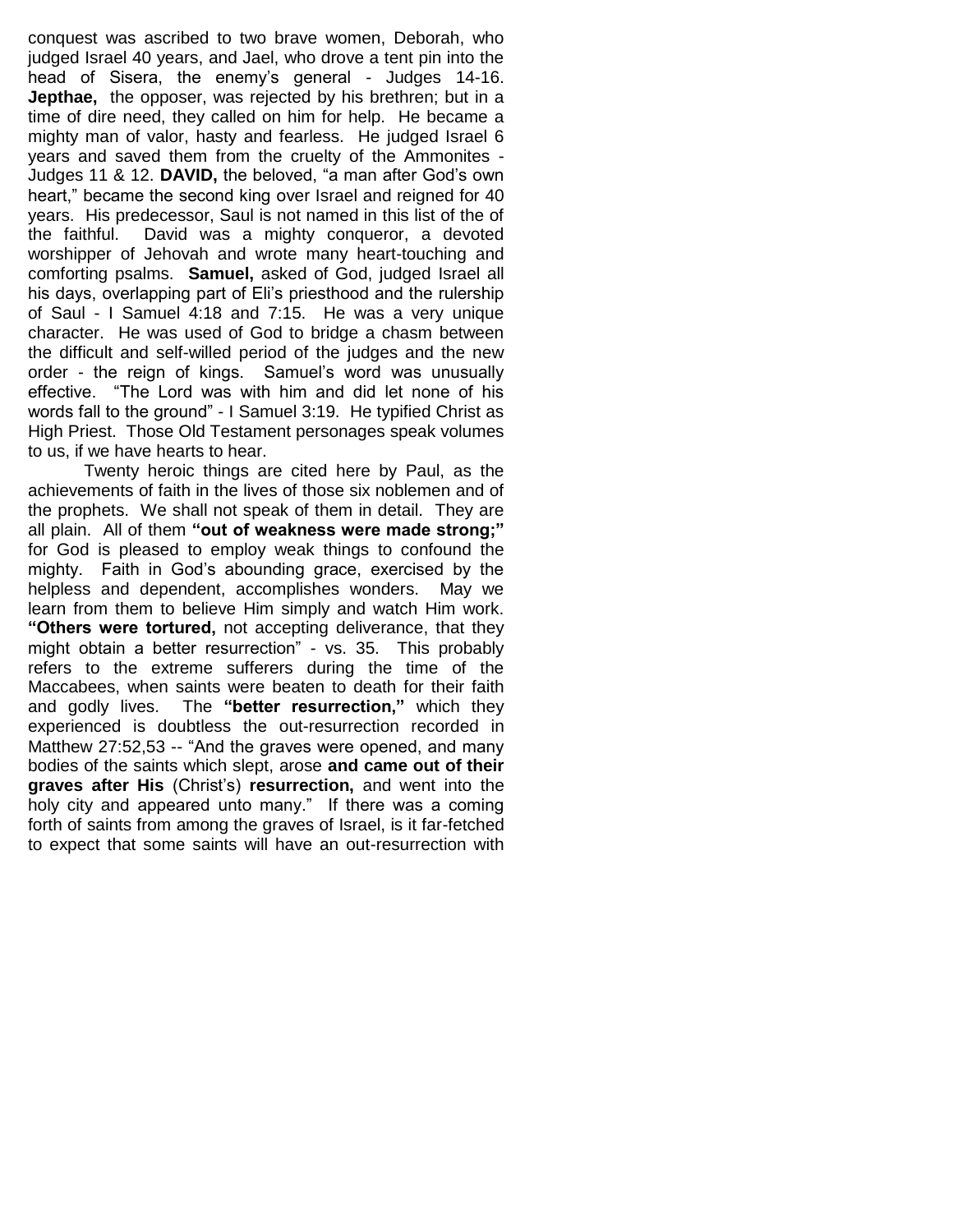Paul before the church as a whole will be raised? See Philippians 3:11

**"Of whom the world was not worthy."** No, the Lord would not leave His loved ones in the world, except that they might witness of Him and His great salvation and open men's blinded eyes, and that also He may train us for rulership with Him in the coming ages. Jesus prayed that the Father would keep His disciples from the evil, but not take them out of the world. John 17. The more severe the suffering in the world the greater the glory we shall enjoy after being taken out of the world. For every sigh and pain, He will give eternal gain. **"And these all, having obtained a good report through**  faith, received not the promise" - vs. 39. Observe that the chapter begins and ends with this interesting statement, "the elders received a good report," and that by faith. And to their credit, this good report has been registered, not only in heaven, but also on earth, written for our admonition and comfort. Their reward will be the greater for this record. But they have not yet received the fulfillment of the promises, "God having provided some better thing for us, that they without us should not be made perfect." The Old Testament worthies must wait till the resurrection of all the redeemed at the coming of Jesus - Daniel 12:2. Whom does Paul mean by "us" in verse 40? Certainly he does not limit the "better thing" to Israel. The church is included. The many blessings enumerated in this book are surely not for Israel alone. "All Scripture is given by inspiration of God, ….that the man of God may be perfect, thoroughly furnished unto all good works" - II Timothy 3:16,17. The church will be raised and translated first. Then the believing dead of Israel will be raised. The book of Revelation gives the order of the resurrection, which is the perfection meant here. All the believing dead are embraced in **"the first resurrection;"** for they are **"blessed and holy."** The phrase, "The rest of the dead," refers to the wicked - Revelation 19:5,6. What a great and glorious reunion, then all the glorified will meet Jehovah in the air and forever be with Him.

> Yes, I know Him as my Savior, For my sins are washed away; And I'll never cease to praise Him For this truth through endless day. -- Hallan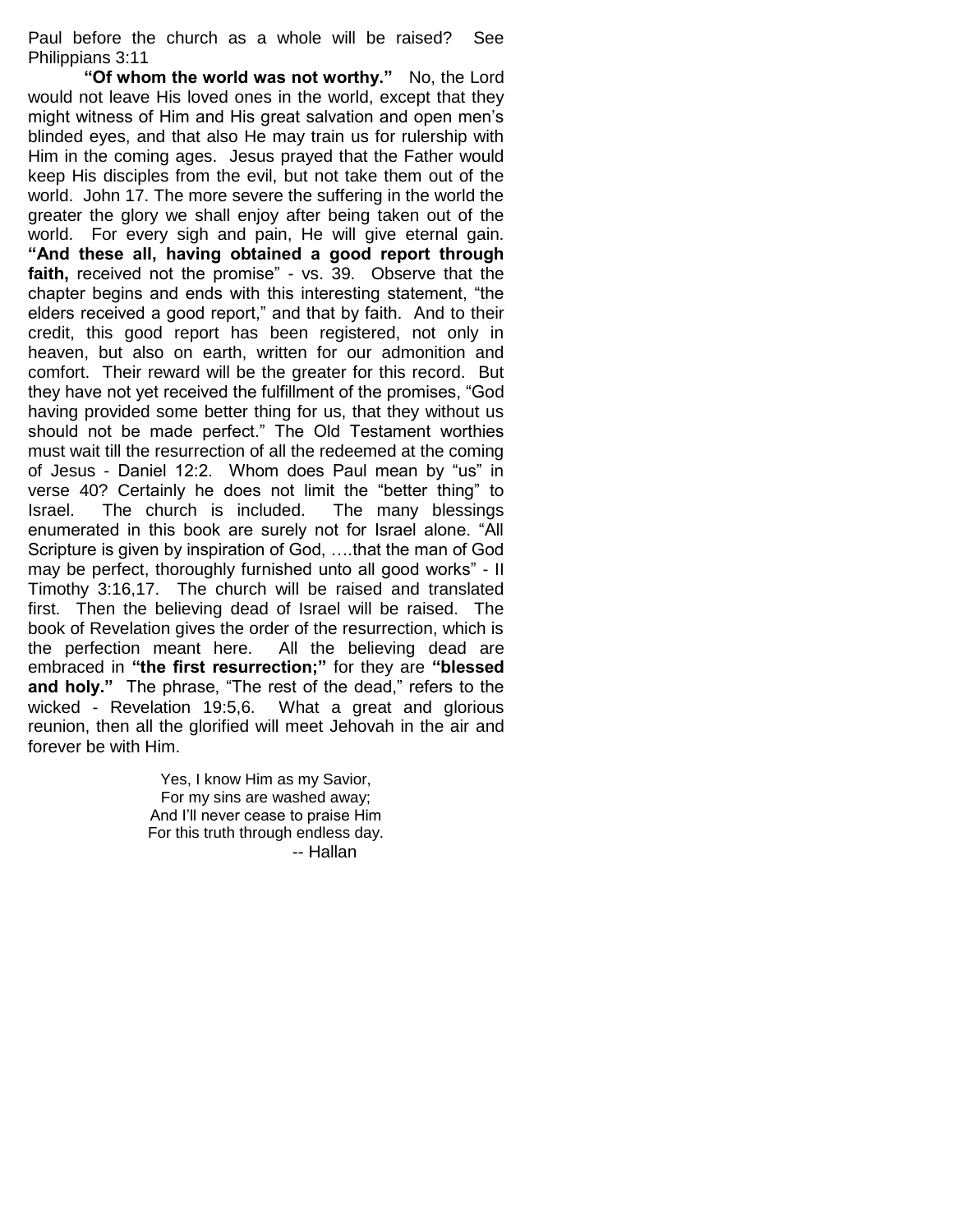# **Hold the Fort**

**Ho, my comrades, see the signal Waving in the Sky! Reinforcements now appearing, Victory is nigh. See the mighty host advancing, Satan leading on; Mighty men around us falling, Courage almost gone! See the glorious banner waving! Hear the trumpet blow In our leader's Name we triumph Over ev'ry foe. Fierce and long the battle rages, But our help is near, Onward comes our Great Commander – Cheer, my comrades, cheer!**

**"Hold the fort, for I am coming," Jesus signals still; Wave the answer back to heaven, "By Thy grace we will."**

#### Author: Philip P. Bliss, 1838-1876

As was true of so many of P. P. Bliss's gospel songs, this stirring hymn was inspired by an illustration used by Major Whittle, an officer in the American Civil War, while addressing a YMCA meeting on the text from Revelation 2:25. "But that which ye have already hold fast till I come." Major Whittle's illustration was about a small Northern force of soldiers in charge of guarding a great quantity of supplies. They were being hard pressed by greatly superior Confederate forces. Finally, the Confederate general, General French, commanded the Federal troops to surrender. At that moment the troops saw a signal from their leader, General Sherman, on a hill some miles away which said, "Hold the fort, I am coming. Sherman." The story so captivated Bliss's interest that he could not retire that evening until he had completed both the text and the music for this rousing gospel song.

At the next day's YMCA service, Bliss introduced his new hymn to all of the delegates and the response was immediate and enthusiastic. Later it became a great favorite in the Moody-Sankey campaigns both in Great Britain and in the United States. As Moody and Sankey were leaving the British Isles in 1874, Lord Shaftesbury, presiding at the final service remarked, "If Mr. Sankey has done no more than teach the people to sing 'Hold the Fort,' he has conferred inestimable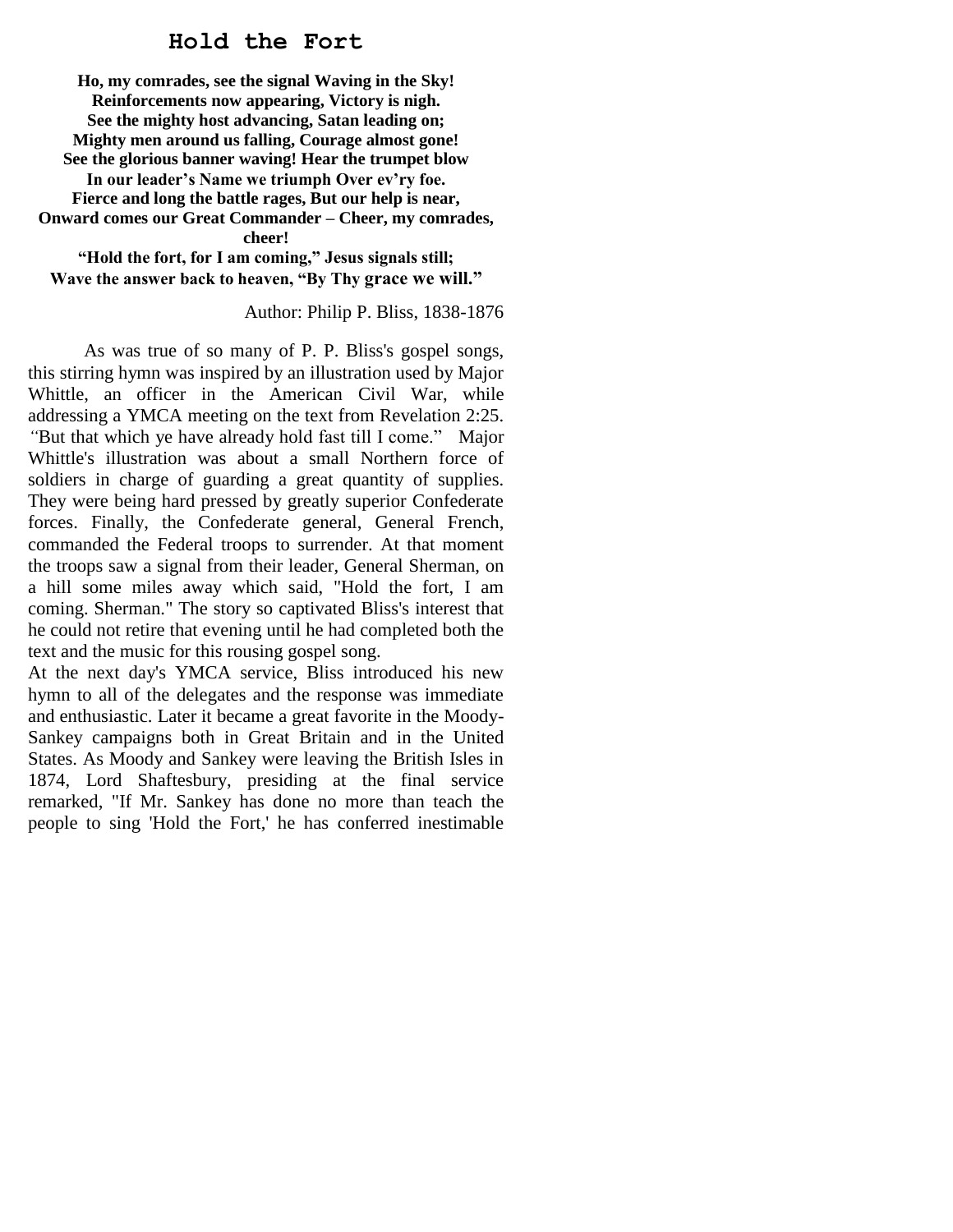blessing on the British Empire, and it would have been worth all the expense of these meetings. "

Although Philip Bliss did not consider this to be one of his better songs, his monument at Rome, Pennsylvania, bears this inscription: "P. P. Bliss, author of 'Hold the Fort. ' "

Taken from "101 Hymn Stories," Copyright © 1982 by Kenneth W. Osbeck. Published by Kregel Publications, Grand Rapids, MI. Used by permission of the publisher. All rights reserved.

# *THIRTY-THREE YEARS*

*How young He was, how short His time on earth! A pulse-beat through the centuries, a breath Between the starlit hour of His birth And that strange darkened hour of His death!*

*Yet had those years not gone their swift sure way, Had their significance been lost to men, There would be darkness in the land today; No faith would lift, no heart could hope again.*

*Thank God, thank God, for those years' precious store!*

*Thank God for sparing Him to you, to me, Out of the glory that was theirs, before The world was,….and the glory yet to be.*

*The darkened years for him that brought us light; The weary years for Him that gave us rest; The clamorous years, that we might know the white, High silences of peace within the breast.*

*For thirty-three brief years that His feet trod The earthly roads for us, we thank Thee, God!*

*-- Grace Nell Crowell*